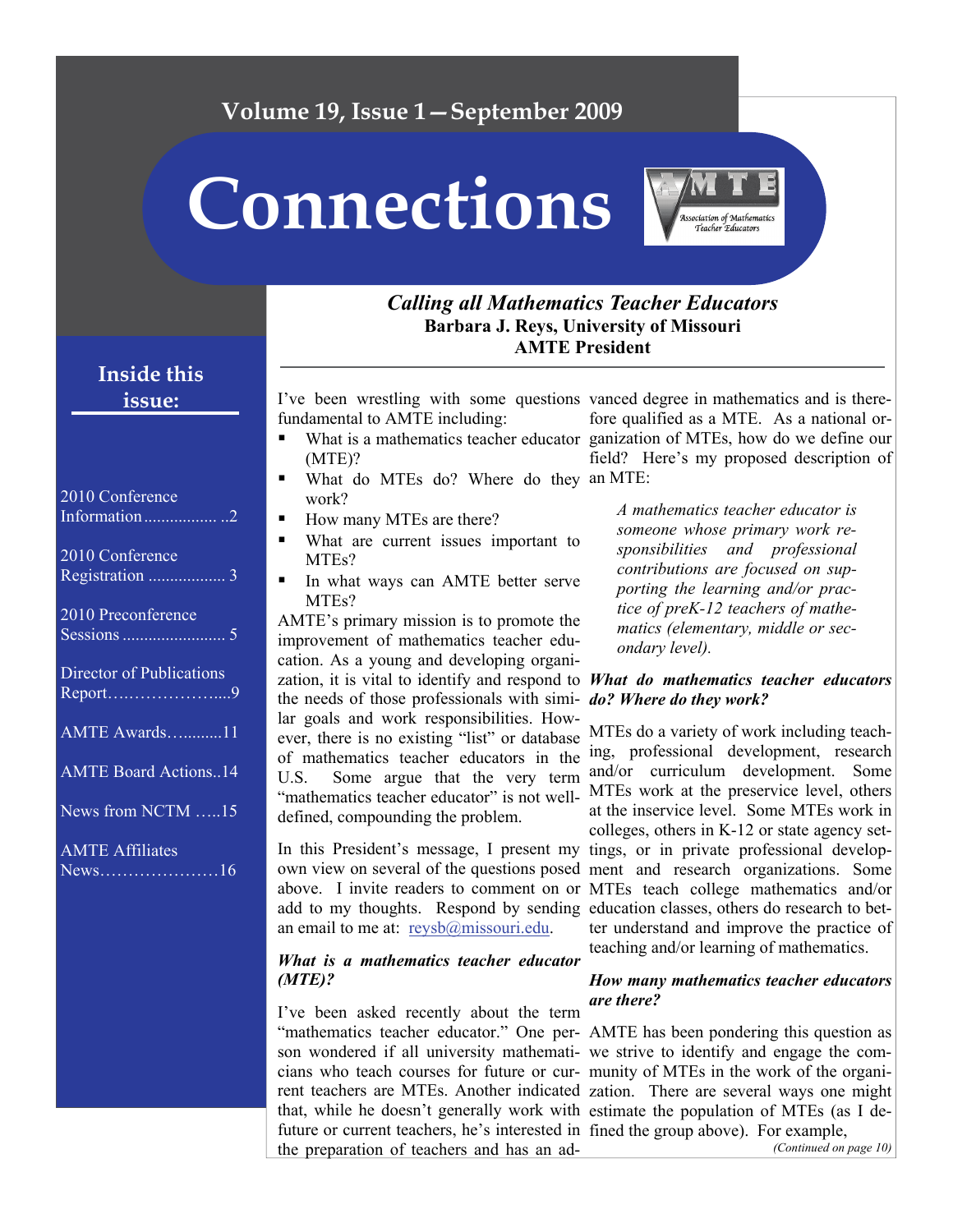

**The Association of Mathematics Teacher Educators http://www.amte.net** 

**President**  Barbara Reys Dept. of Learning, Teaching & Curriculum University of Missouri (573) 882-8744 [reysb@missouri.edu](mailto:reysb@missouri.edu)

**Past President** Jenny Bay-Williams Department of Teaching & Learning University of Louisville [j.baywilliams@louisville.edu](mailto:j.baywilliams@louisville.edu) 

**Secretary** M. Lynn Breyfogle Department of Mathematics Bucknell University [lynn.breyfogle@bucknell.edu](mailto:lynn.breyfogle@bucknell.edu)

**Treasurer** W. Gary Martin Department of Curriculum & Teaching Auburn University [martiwg@auburn.edu](mailto:martiwg@auburn.edu)

**Board Members at Large**  Fran Arbaugh Department of Curriculum & Instruction The Pennsylvania State University arbaugh@psu.edu

Gladis Kersaint Department of Secondary Education University of South Florida [kersaint@coe.usf.edu](mailto:kersaint@coe.usf.edu)

Randy Philipp School of Teacher Education San Diego State University [rphilipp@mail.sdsu.edu](mailto:rphilipp@mail.sdsu.edu)

**Executive Director** Nadine Bezuk San Diego State University 6475 Alvarado Road, Suite 206 San Diego, CA 92120 [nbezuk@mail.sdsu.edu](mailto:nbezuk@mail.sdsu.edu)

**Affiliate Director**  Sandi Cooper Department of Curriculum & Instruction Baylor University Sandra Cooper@baylor.edu

**Conference Director**  Susan Gay Department of Curriculum & Teaching University of Kansas [sgay@ku.edu](mailto:sgay@ku.edu)

**Publications Director**  Alfinio Flores Department of Mathematical Sciences University of Delaware [alfinio@math.udel.edu](mailto:alfinio@math.udel.edu)

**Sponsorship Liaison**  Juli Dixon College of Education University of Central Florida [jkdixon@mail.ucf.edu](mailto:jkdixon@mail.ucf.edu)

**Sponsorship Co-Liaison**  Thomasenia Lott Adams School of Teaching and Learning University of Florida tla@coe.ufl.edu

# **AMTE'S 2010 Annual Conference News**

#### **The Association of Mathematics Teacher Educators (AMTE) Fourteenth Annual Conference Irvine, CA January 28 – 30, 2010**

Conference Information

The Fourteenth Annual Conference of the Association of Mathematics Teacher Educators (AMTE) will be held at the Hyatt Regency Hotel in Irvine, California from Thursday, January 28 through Saturday, January 30, 2010. Pre-conference sessions will be held Thursday morning. See page 9 for details. Conference sessions will begin on Thursday afternoon January 28 at 1:00 p.m. The General Session will begin about 5:00 p.m. on Thursday followed by dinner on your own.

We have a limited block of reduced-price rooms available at \$159/night (single or double occupancy). We encourage you to reserve your room soon either online or by calling the toll-free number below. Be sure to mention the "AMTE Conference" when you call.

Make your reservation by **Friday, December 4, 2009** to get our special conference room rates. Please be aware that the conference block may be sold out by this date. It is best to reserve early. Once the room block is full, the hotel will accept reservations at the hotel's prevailing rate and only on a space-available basis.

Hyatt Regency Irvine 17900 Jamboree Blvd. Irvine, California 92614 949-975-1234

Reservations (toll-free): 1-800-233-1234 (mention AMTE)

Click on the following link to make your hotel reservation online: <http://irvine.hyatt.com/groupbooking/irvin20101amt>

We hope to see you in Irvine in 2010!

#### **2010 AMTE Annual Conference Dates to Remember:**

**Early Registration Deadline: October 15, 2009** 

**Registration Deadline for Speakers: October 1, 2009** 

**Regular Registration Deadline: December 4, 2009** 

**Deadline for Hotel Reservations: December 4, 2009** 

**Conference Dates: January 28-30, 2010**

Comments, questions, and submissions for AMTE *Connections* should be directed to: Libby Knott, AMTE *Connections* Editor, Department of Mathematics, Washington State University, P.O. Box 3113, Pullman, WA 99164-3113 [lknott@wsu.edu](mailto:lknott@wsu.edu)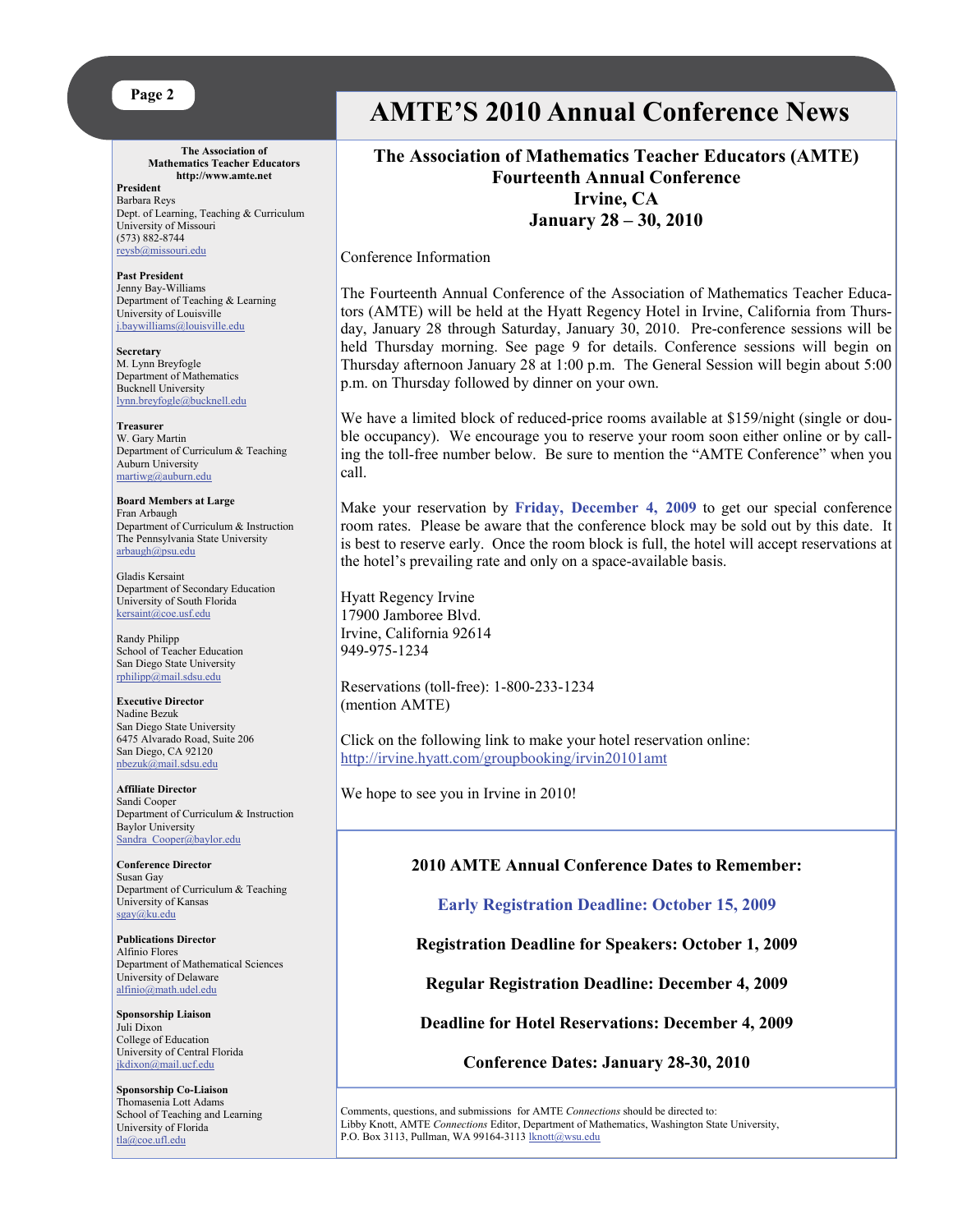#### **ASSOCIATION OF MATHEMATICS TEACHER EDUCATORS FOURTEENTH ANNUAL CONFERENCE—Irvine, CA**

January 28 – 30, 2010

Please note: Online registration and payment is available on the AMTE website: [www.amte.net](http://www.amte.net/)

|                                                 | Name and the contract of the contract of the contract of the contract of the contract of the contract of the contract of the contract of the contract of the contract of the contract of the contract of the contract of the c |                                                                                                                                                                                                                                                           |
|-------------------------------------------------|--------------------------------------------------------------------------------------------------------------------------------------------------------------------------------------------------------------------------------|-----------------------------------------------------------------------------------------------------------------------------------------------------------------------------------------------------------------------------------------------------------|
|                                                 |                                                                                                                                                                                                                                |                                                                                                                                                                                                                                                           |
|                                                 |                                                                                                                                                                                                                                |                                                                                                                                                                                                                                                           |
|                                                 |                                                                                                                                                                                                                                |                                                                                                                                                                                                                                                           |
|                                                 |                                                                                                                                                                                                                                | Work Phone $( )$ Home Phone $( )$                                                                                                                                                                                                                         |
|                                                 |                                                                                                                                                                                                                                | E-mail Fax $($ $)$ $)$                                                                                                                                                                                                                                    |
|                                                 | Check here if this is a new address                                                                                                                                                                                            |                                                                                                                                                                                                                                                           |
|                                                 | Check here if you are a new AMTE member                                                                                                                                                                                        |                                                                                                                                                                                                                                                           |
|                                                 | Check here if you are a speaker                                                                                                                                                                                                |                                                                                                                                                                                                                                                           |
|                                                 | (the deadline for speaker registration is Oct. 1, 2009)                                                                                                                                                                        |                                                                                                                                                                                                                                                           |
|                                                 | Check here if you are attending your first AMTE Conference                                                                                                                                                                     |                                                                                                                                                                                                                                                           |
|                                                 | Meals included in the registration fee:<br>Saturday: continental breakfast, morning break, and lunch                                                                                                                           | Also please note that conference registration is limited; please register early<br>Thursday: afternoon break (Note: Dinner is on your own after the General Session.)<br>Friday: continental breakfast, morning break, lunch, afternoon break, and dinner |
|                                                 |                                                                                                                                                                                                                                |                                                                                                                                                                                                                                                           |
|                                                 |                                                                                                                                                                                                                                | Special dietary needs: ________________________(must be received by Dec. 4, 2009)                                                                                                                                                                         |
|                                                 | If paying by check, please make it payable to AMTE.                                                                                                                                                                            |                                                                                                                                                                                                                                                           |
|                                                 | If paying by credit card, please complete the following information:                                                                                                                                                           |                                                                                                                                                                                                                                                           |
|                                                 | Type of card (circle one): Visa MasterCard                                                                                                                                                                                     | Discover                                                                                                                                                                                                                                                  |
|                                                 |                                                                                                                                                                                                                                |                                                                                                                                                                                                                                                           |
| Name as it appears on the card:<br>Card number: |                                                                                                                                                                                                                                |                                                                                                                                                                                                                                                           |
|                                                 |                                                                                                                                                                                                                                | Expiration:                                                                                                                                                                                                                                               |
| Amount to be charged:                           |                                                                                                                                                                                                                                |                                                                                                                                                                                                                                                           |
|                                                 | Check below if you would like to NOT:                                                                                                                                                                                          |                                                                                                                                                                                                                                                           |
|                                                 |                                                                                                                                                                                                                                | have the information above included in AMTE's online directory (accessible by                                                                                                                                                                             |
|                                                 | AMTE members only)                                                                                                                                                                                                             |                                                                                                                                                                                                                                                           |

*Don't forget to register for the AMTE Annual Conference in Irvine, CA, January 28-30th. Registration Deadlines are October 1 for speakers & October 15 for early registration. The regular registration deadline is December 4th.* 

**Page 3** 

*September 2009*  (cont'd on page 4)

*AMTE Connections*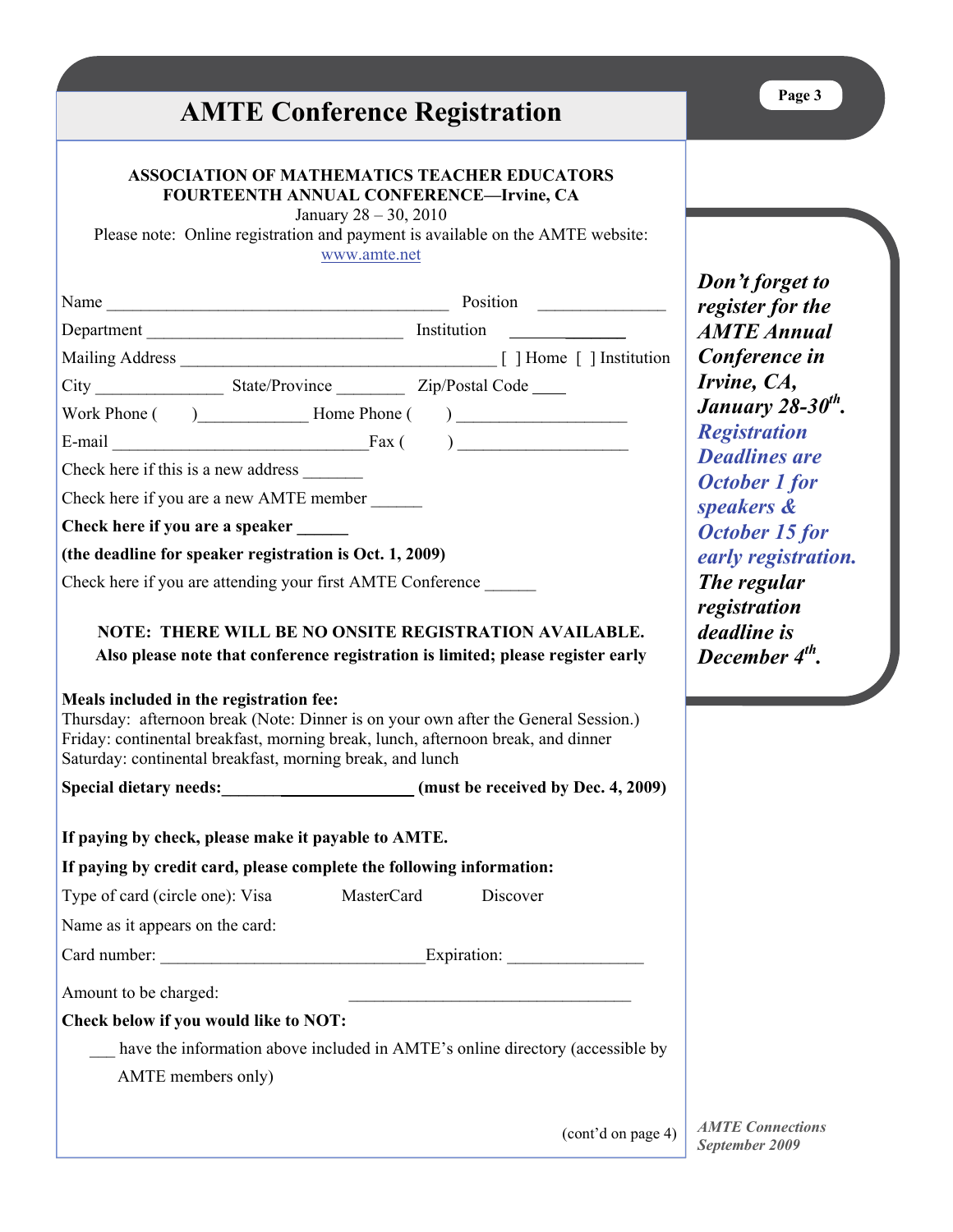**Page 4** 

# **Conference Registration Form** (Cont'd from page 3)

\_\_\_ receive emails from AMTE

receive emails from mathematics-teacher-education-related organizations and companies

receive mailings from mathematics-teacher-education-related organizations and companies

**To submit this form in hard copy, please print and mail it to:** 

Gary Martin, AMTE Treasurer (Attn: Conference Registration)

Department of Curriculum and Teaching

Auburn University, 5040 Haley Center

Auburn, AL 36849 334-844-6878

334-844-0124 (fax)

martiwg@auburn.edu

|                                                                      | <b>Early Regis-</b>                       | Registration    | Late Registra-  | Indicate     |
|----------------------------------------------------------------------|-------------------------------------------|-----------------|-----------------|--------------|
|                                                                      | tration                                   | (Postmarked by  | tion            | Amount Paid  |
|                                                                      | (Postmarked by                            | Dec. $4$ )      | (RECEIVED by    | <b>Below</b> |
|                                                                      | Oct. 15)                                  |                 | Jan. 15)        |              |
| <b>Registration and Membership Dues</b><br>(1 year of dues included) | \$340                                     | \$415           | \$490           |              |
| Registration and Membership Dues<br>(2 years of dues included)       | \$394                                     | \$469           | \$544           |              |
| Registration and Membership Dues<br>(3 years of dues included)       | \$442                                     | \$517           | \$592           |              |
| Member Registration                                                  | \$280                                     | \$355           | \$430           |              |
| Non-Member Registration                                              | \$370                                     | \$445           | \$520           |              |
| Full-time Graduate Student Registra-<br>tion and Membership Dues*    | \$260                                     | \$335           | \$410           |              |
| Full-time Graduate Student Member<br>Registration*                   | \$230                                     | \$305           | \$380           |              |
| Technology Workshop                                                  | Free-                                     | Free-           | Free-           |              |
| (Thursday, 1/28, 9 a.m. - noon)                                      | preregistration                           | preregistration | preregistration | Check here   |
| (limited to first 50 registrants)                                    | required                                  | required        | required        | to attend    |
| Elementary Math Specialist Work-                                     | Free-                                     | Free-           | Free-           |              |
| shop                                                                 | preregistration                           | preregistration | preregistration | Check here   |
| (Thursday, 1/28, 8 a.m. - noon)                                      | required                                  | required        | required        | to attend    |
| (limited to first 50 registrants)                                    |                                           |                 |                 |              |
|                                                                      | <b>TOTAL AMOUNT SUB-</b><br><b>MITTED</b> |                 |                 |              |
| *Graduate student advisor's signature                                |                                           |                 |                 |              |

(Graduate students must register by mail or fax)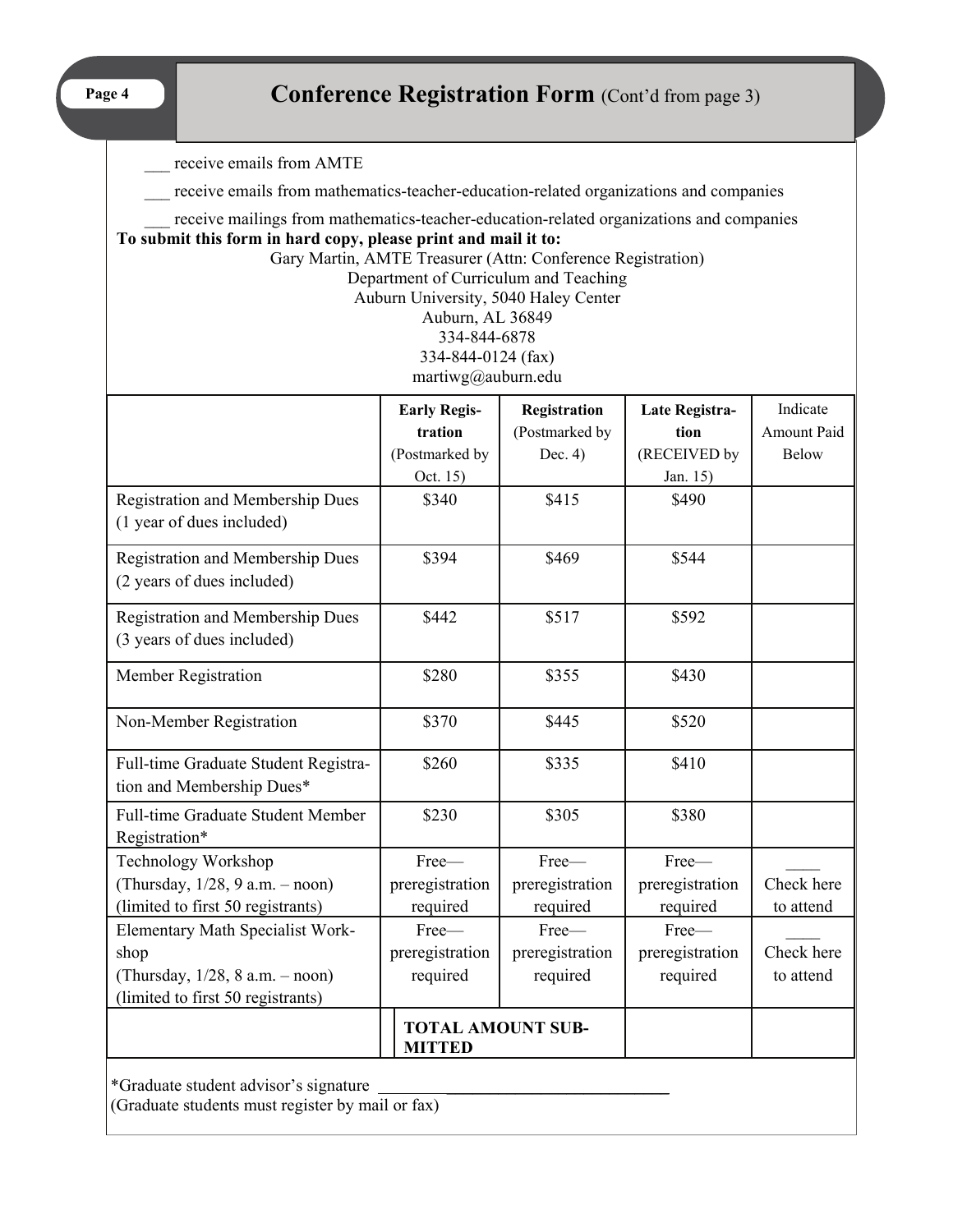### **AMTE Preconference Sessions Thursday morning, January 28th, 2010**

The following seven Preconference Sessions will be held on **Thursday morning, January 28, 2010, at the 2010 AMTE Annual Conference at the Hyatt Regency Hotel in Irvine, California.** Each session requires pre-registration. **No onsite registration will be available** (see pages 6-9 for more detailed information on registration for each session).

MORE DETAILED INFORMATION FOLLOWS THESE BRIEF DESCRIPTIONS OF THE SESSIONS.

#### **1. Technology Workshop**

*Develop teachers' mathematics TPACK: Showcasing exemplary technology tools and their uses in mathematics education* 

#### **2. Standards for Elementary Mathematics Specialist (EMS) Teacher Preparation/ Certification**

*Enjoy an overview of the Standards for EMS teacher preparation/certification including how to use the recommendations to advocate for EMS* 

#### **3. NCTM's NCATE Program Reviewer Training Workshop**

*Learn how to be an NCTM-prepared NCATE reviewer* 

#### **4. Preparing to Teach Mathematics with Technology [PTMT]: Engaging Practices and Materials for Technology-Using Mathematics Teacher Educators**

*Engage in using NSF-sponsored teacher education materials to prepare middle and secondary mathematics teachers to effectively use technology* 

#### **5. Using Video and Student Work Focused on Children's Thinking to Help Professional Developers Support Elementary School Teachers in Transforming Their Teaching**

*Draw upon video and written student artifacts to support professional developers working with elementary school teachers* 

#### **6. The Mathematical Preparation of Teachers: Developing the Knowledge Base for Teacher Educators**

*Discuss how to develop a strong, cohesive, and scientifically reliable body of professional knowledge about what mathematical preparation is needed of teachers and of teachereducators* 

#### **7. Developing Performance Levels for Mathematics Content and Pedagogical Content Knowledge in the Teacher Education and Development Study in Mathematics (TEDS -M)**

*Learn about the design and key findings of TEDS-M, engage in hands-on activities, and discuss implications with AMTE colleagues.* 

(*continued on page 6*)

*Choose from SEVEN* **AMTE** *Preconference sessions!* 

*AMTE Connections September 2009*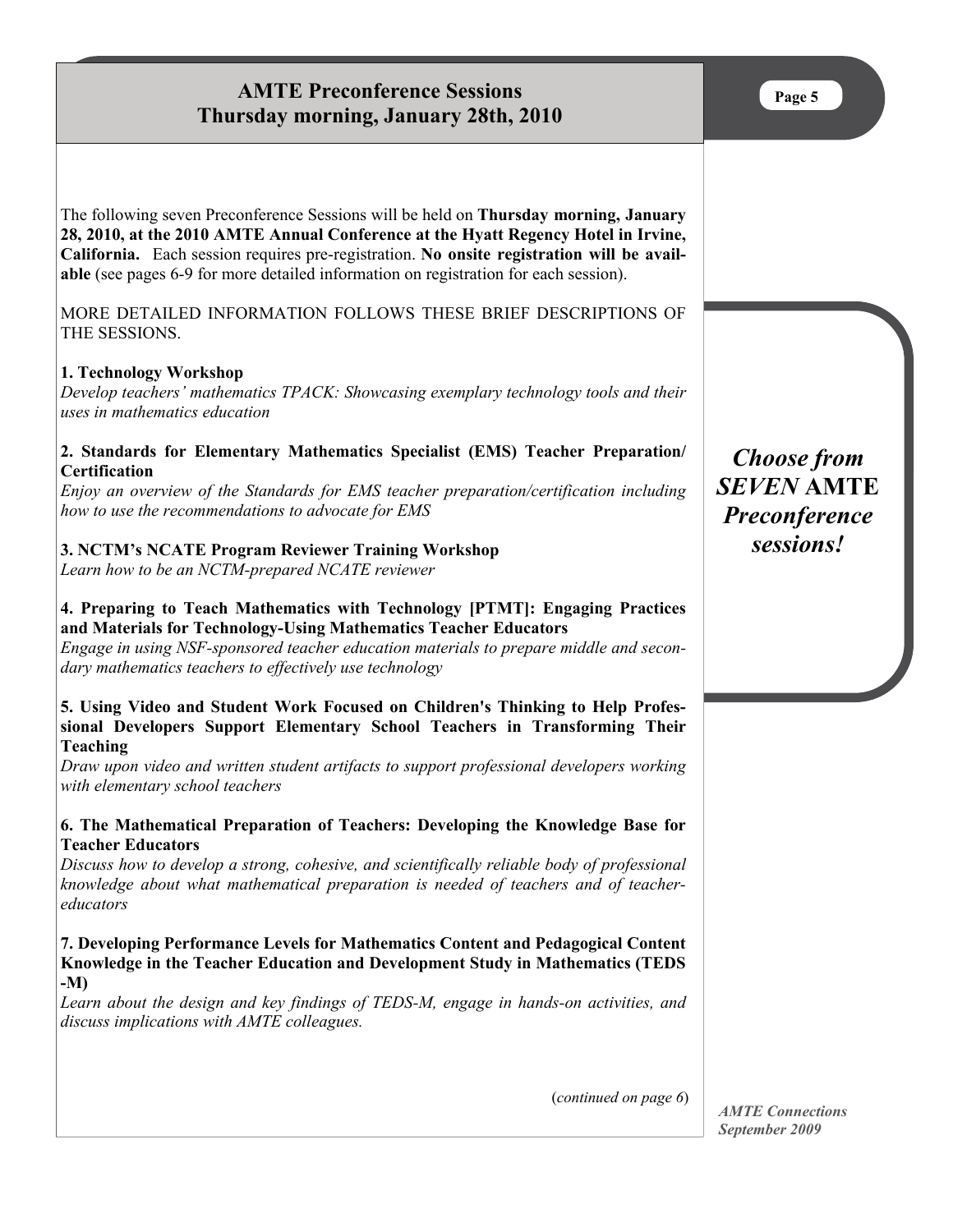**Page 6** 

# **PRECONFERENCE SESSIONS (Cont'd from page 5)**

|                                                                           | <b>DETAILED INFORMATION OF PRECONFERENCE SESSIONS</b>                                                                                                                                                                                                                                                                                                                                                                                                                                                                                                                                                          |
|---------------------------------------------------------------------------|----------------------------------------------------------------------------------------------------------------------------------------------------------------------------------------------------------------------------------------------------------------------------------------------------------------------------------------------------------------------------------------------------------------------------------------------------------------------------------------------------------------------------------------------------------------------------------------------------------------|
|                                                                           | 1. TECHNOLOGY WORKSHOP: Developing Teachers' Mathematics TPACK:<br>Showcasing Exemplary Technology Tools and Their Uses in Mathematics Education<br>Sponsored by AMTE's Technology Committee<br>Organizer: Christopher Johnston (cjohnst2@gmu.edu)<br>Presenters: Christine Browning (christine.browning@wmich.edu), Shannon Driskell<br>(Shannon.Driskell@notes.udayton.edu), S. Asli Ozgun-Koca (aokoca@wayne.edu), Suz-<br>anne Harper (harpersr@muohio.edu), Susann Mathews (susann.mathews@wright.edu)                                                                                                    |
| Here you will<br>find detailed                                            | Time: $9:00$ a.m. $-12:00$ p.m.<br>Session limit: 50 participants                                                                                                                                                                                                                                                                                                                                                                                                                                                                                                                                              |
| <i>information</i><br>on all seven<br>of the<br>preconference<br>sessions | Description: This session will afford mathematics teacher educators the opportunity to:<br>Experience, minds-on, various technology tools appropriate for mathematics education;<br>Discuss with other educators issues surrounding the use of technology;<br>Discuss activities that take advantage of the technology and promote mathematics Tech-<br>nology, Pedagogy, and Content Knowledge (TPACK).<br>Various technology tools will be showcased by members of the AMTE Technology Com-<br>mittee and other experienced mathematics teacher educators.                                                   |
|                                                                           | To Register: Indicate your interest on the AMTE Conference Registration Form.                                                                                                                                                                                                                                                                                                                                                                                                                                                                                                                                  |
|                                                                           | 2. Standards for Elementary Mathematics Specialist (EMS) Teacher Preparation/<br><b>Certification</b><br>Sponsored by AMTE, the Brookhill Foundation & CISCO Learning<br>Organizers: Terry Goodman<br>(Goodman@ucmo.edu)<br>$\&$<br>Maggie<br>McGatha<br>(maggie.mcgatha@lowisville.edu)                                                                                                                                                                                                                                                                                                                       |
|                                                                           | Presenters: Hyman Bass, University of Michigan; Robert Berry, University of Virginia;<br>Nadine Bezuk, San Diego State University; Diana Erchick, Ohio State University; Terry<br>Goodman, University of Central Missouri; Maggie McGatha, University of Louisville; De-<br>nise Mewborn, University of Georgia; Barbara Reys, University of Missouri; Nicole Rigel-<br>man, Portland State University; Joanne Rossi Becker, San Jose State University; Kathy<br>Stumpf, Brookhill Foundation<br>Additional Speakers: Francis (Skip) Fennell, McDaniel College; Jon Wray – Howard<br>County Public Schools, MD |
|                                                                           | Time: $8:00$ a.m. $-12:00$ p.m.<br>Session limit: 50 participants on site. Participants can also access the session via an on-line<br>broadcast. Participants choosing this option will be provided with technical information that<br>can be used to access the broadcast (see below).                                                                                                                                                                                                                                                                                                                        |
| <b>AMTE Connections</b><br>September 2009                                 | Description: The AMTE Elementary Mathematics Specialists (EMS) project group will<br>share an overview of the Standards for EMS Teacher Preparation/Certification including<br>how to use the recommendations to advocate for EMS. An overview of two ongoing EMS<br>projects will also be shared (Elementary Math Specialists & Teacher Leaders (EMS & TL)<br>Project and the K-5 Mathematics Specialists Academy). Session<br>(Continued on page 7)                                                                                                                                                          |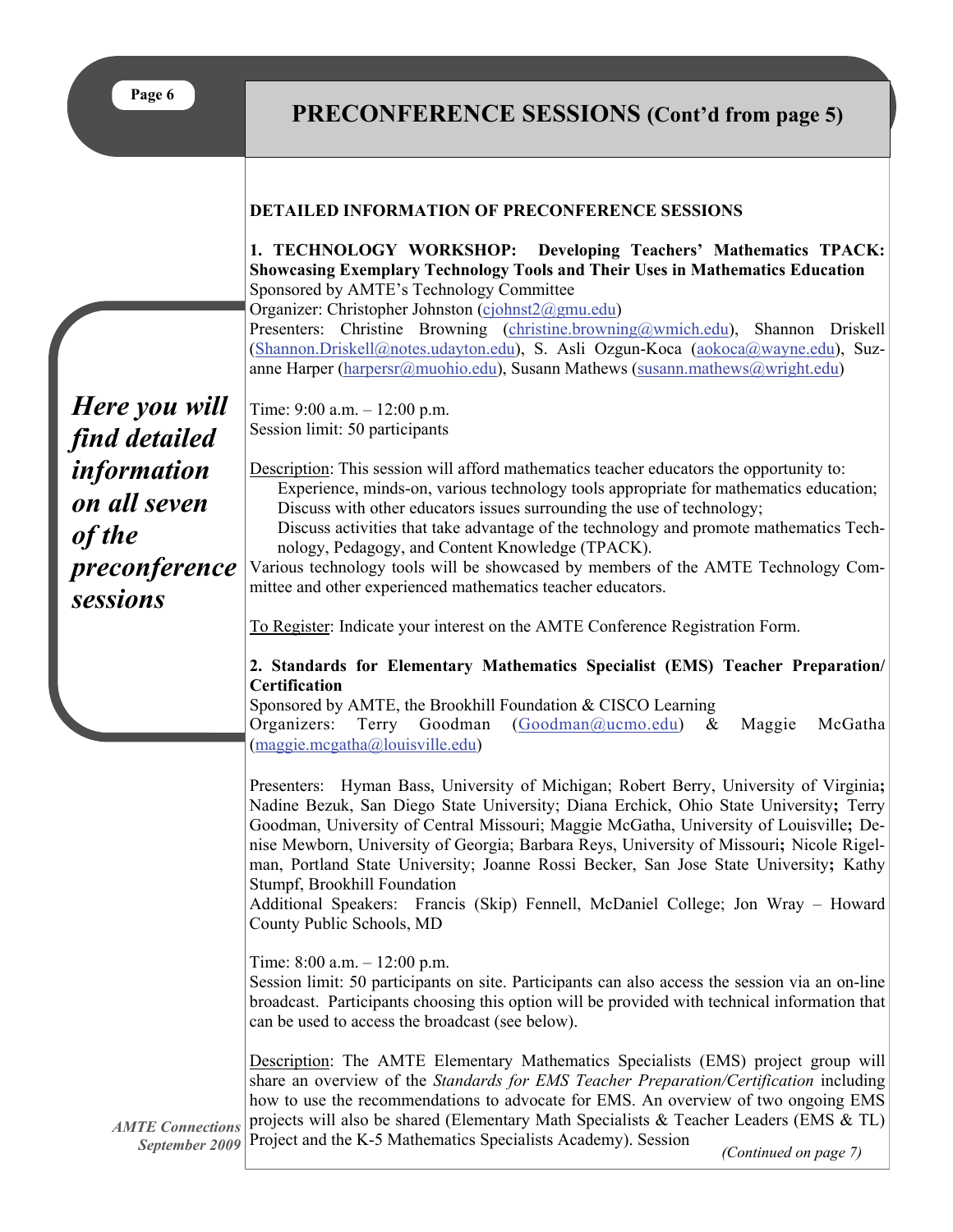# **PRECONFERENCE SESSIONS (Cont'd from page 6)**

*Continued from page 6)* 

participants will have an opportunity to provide feedback on the *Standards for EMS Teacher Preparation/Certification.*

To Register: Indicate your interest on the AMTE Conference Registration Form. There is no charge to attend, but pre-registration for the session is required.

To register for the online broadcast of the EMS preconference session, email [AMTE2010@cicsolearning.org](mailto:AMTE2010@cicsolearning.org).

#### **3. NCTM's NCATE Program Reviewer Training Workshop**  Sponsored by the National Council of Teachers of Mathematics

Organizer/Presenter: Monique Lynch [\(mlynch@nctm.org](mailto:mlynch@nctm.org))

Time: 8:30 a.m. – 12:00 p.m. Session limit: 30 participants

Description: This session is designed to prepare potential mathematics education program report reviewers for the current NCATE system. This session would also be useful to existing reviewers who want to learn the latest information about the process. A completed reviewer application is required in order to participate in this session.

To Register: E-mail nctmncate $@nctm.org$  and indicate that you are interested in attending reviewer training on January 28. There is no charge to attend, but the completion of an application and pre-registration for the workshop are required. For more information, see <http://www.nctm.org/ncate.aspx>.

**4. Preparing to Teach Mathematics with Technology [PTMT]: Engaging Practices and Materials for Technology-Using Mathematics Teacher Educators** 

Sponsored by the National Science Foundation grant # DUE-0817253 Organizers/Presenters: Hollylynne Lee [\(Hollylynne@ncsu.edu](mailto:Hollylynne@ncsu.edu)) and Karen Hollebrands (Karen\_hollebrands@ncsu.edu)

Time: 8:00 a.m. – 12:00 p.m. Session limit: 30 participants

Description: Participants will engage in using NSF-sponsored teacher education materials to prepare middle and secondary mathematics teachers to effectively use technology. The materials aim to develop teachers' TPACK in an approach that integrates content, pedagogy and technology. Materials to be discussed focus on Data Analysis and Probability topics using *TinkerPlots* and *Fathom*. Participants will be provided with access to the materials and have the opportunity to become involved with a national collaborative network. See [http://ptmt.fi.ncsu.edu](http://ptmt.fi.ncsu.edu/).

To Register: Participants will need to bring a laptop with access to *TinkerPlots* and *Fathom*  (evaluation versions available for download). There is no charge to attend. Interested attendees should register at<http://ptmt.fi.ncsu.edu/amte10>. Questions can be directed to [hollylynne@ncsu.edu](mailto:hollylynne@ncsu.edu).

(*continued on page 8*)

*AMTE Connections September 2009*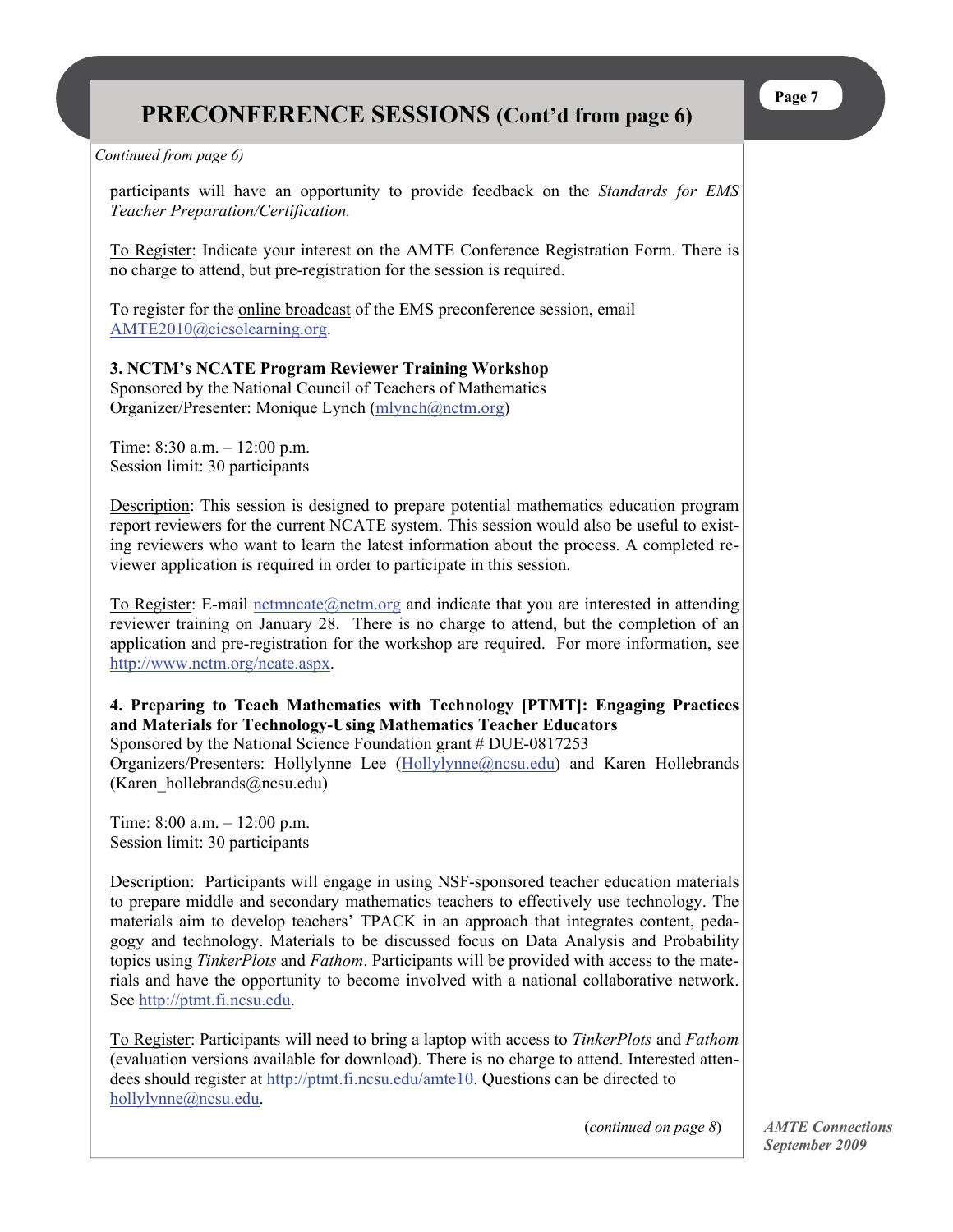#### *Continued from page 7)*

#### **5. Using Video and Student Work Focused on Children's Thinking to Help Professional Developers Support Elementary School Teachers in Transforming Their Teaching**

Sponsored by the National Science Foundation grant # ESI-0455785 Organizer/Presenter: Randy Philipp ([RPhilipp@mail.sdsu.edu](mailto:RPhilipp@mail.sdsu.edu))

Presenters: Vicki Jacobs ([VJacobs@mail.sdsu.edu](mailto:VJacobs@mail.sdsu.edu)), Lisa Lamb, SDSU ([Lisa.Lamb@sdsu.edu](mailto:Lisa.Lamb@sdsu.edu)), John (Zig) Siegfried, SDSU [\(ziggafoss@hotmail.com\)](mailto:ziggafoss@hotmail.com), Bonnie Schappelle, SDSU [\(BSchappe@sunstroke.sdsu.edu](mailto:BSchappe@sunstroke.sdsu.edu))

Time: 8:30 a.m. – 12:00 p.m. Session limit: 40 participants

Description: In this interactive session, based on results from a large-scale study in which we found that teachers change along a variety of dimensions after engaging in sustained professional development, we will draw upon video and written student artifacts to support professional developers working with elementary school teachers. We will discuss characteristics of video and written student work that effectively engage teachers in discussions of children's mathematical thinking as a basis for their teaching. Video and written student work used during the session will be available for future use by participants. The general session outcome is that participants will reconsider the what, how, and why of using artifacts with teachers.

To Register: There is no charge to attend this session. To register, e-mail  $RPhilipp@mail.sdsu.edu$  and provide the following information: Name, affiliation, e-mail address, telephone, and a short description of your interest in this session.

#### **6. The Mathematical Preparation of Teachers: Developing the Knowledge Base for Teacher Educators**

Sponsored by the Coordination Working Group for the Network on the Mathematical Preparation of Teachers (MPT-Net)

Organizers:Virginia (Ginny) L. Keen, University of Dayton, Mary Louise Metz, Indiana University of Pennsylvania, Clyde Greeno, The MALEI Mathematics Institute.

Time: 8:00 a.m. – 12:00 p.m. (Reception at 8:00; Challenge at 8:30; Task Work 9:00-11:15; then Forum until noon.) Session limit: 50 participants

Description: This session furthers the MTE community's development of a strong, cohesive, and scientifically reliable body of professional (MPT) knowledge about what mathematical preparation is needed of teachers and of teacher-educators – and about how best to instill such knowledge. The session promotes and facilitates efforts of pre-existing MPT working groups – and activation of new MPT working groups. Participants will cluster into special-interest discussion groups to review progress and develop plans. For details, visit <http://wg-mpet.wikidot.com/2010-amte-pre-session>

*AMTE Connections September 2009*

To Register: E-mail [mpt-net@mathematicsinstitute.org](mailto:mpt-net@mathematicsinstitute.org) and state your wish to attend the MPT preconference session at the 2010 AMTE Conference. If you wish to join a NEW *(Continued on page 9)*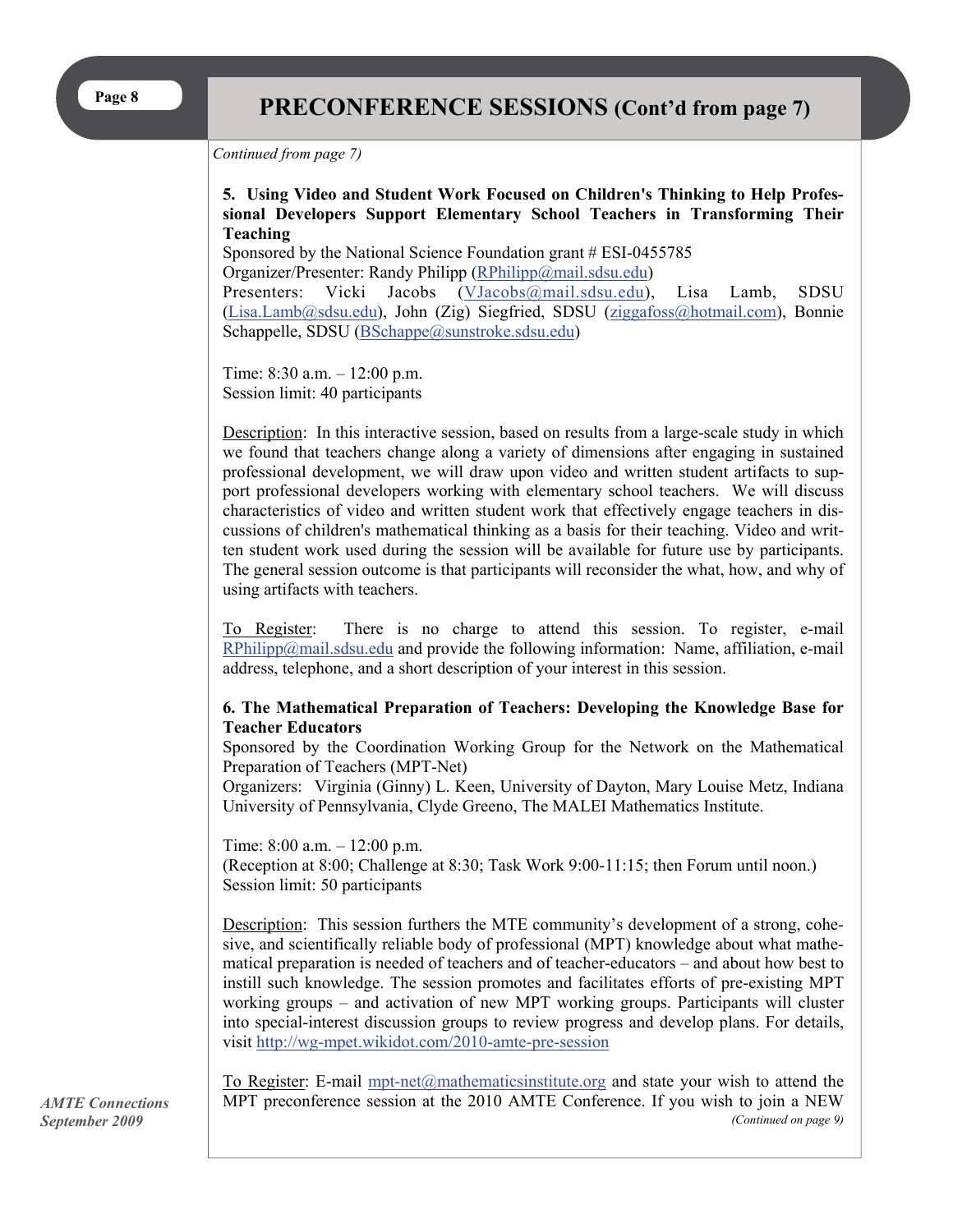#### *Continued from page 8)*

MPT working group or to create one, so indicate and specify the special-interest area – and visit <http://wg-mpet.wikidot.com/what-is-an-mpt-working-group>. Members of pre-existing MPT working groups also should send copies to the respective coordinators of those working groups.

#### **7. Developing Performance Levels for Mathematics Content and Pedagogical Content Knowledge in the Teacher Education and Development Study in Mathematics (TEDS-M)**

Sponsored by the Michigan State University International Teacher Education Study Center.

Organizers/Presenters**:** Mark Reckase, Michigan State University; Sharon L. Senk, Michigan State University; Maria Teresa Tatto, Michigan State University Time: 9:00 a.m. – 12:00 p.m.

Session limit: 40 participants

Description: TEDS-M 2008 is a cross-national research study sponsored by the International Association for the Evaluation of Educational Achievement (IEA) with additional support from the U.S. National Science Foundation and participating countries. This pre-conference workshop will provide an opportunity for participants to learn about the design and key findings of TEDS-M, to engage in hands-on activities, and to engage in discussion with AMTE colleagues.

To Register, or for further information: E-mail Inese Berzina-Pitcher at [teds@msu.edu](mailto:teds@msu.edu). There is a \$25.00 charge to attend this session, and all attendees must sign an agreement beforehand to keep certain information secure.

### **Report from the Director of Publications Alfinio Flores**

| Liaison)                                                                                                                                                                                                                                                                                                                                                                                                                        | The AMTE Journal Task Force members are: from practitioner knowledge that is not only                                                                                                                                                                                                                                                                          |
|---------------------------------------------------------------------------------------------------------------------------------------------------------------------------------------------------------------------------------------------------------------------------------------------------------------------------------------------------------------------------------------------------------------------------------|----------------------------------------------------------------------------------------------------------------------------------------------------------------------------------------------------------------------------------------------------------------------------------------------------------------------------------------------------------------|
| Alfinio                                                                                                                                                                                                                                                                                                                                                                                                                         | <i>Fran Arbaugh</i> , Penn State University (Board public, shared, and stored, but also verified                                                                                                                                                                                                                                                               |
| <i>Flores</i> , University of Delaware & Stigler, 2002).                                                                                                                                                                                                                                                                                                                                                                        | and improved over time (Hiebert, Gallimore                                                                                                                                                                                                                                                                                                                     |
| (Chair)                                                                                                                                                                                                                                                                                                                                                                                                                         | The next tasks are to continue working on                                                                                                                                                                                                                                                                                                                      |
| John Lannin, University of Missouri                                                                                                                                                                                                                                                                                                                                                                                             | conceptual issues (such as what counts as                                                                                                                                                                                                                                                                                                                      |
| Rebecca McGraw, University of Arizona                                                                                                                                                                                                                                                                                                                                                                                           | evidence in a practitioner journal), and on                                                                                                                                                                                                                                                                                                                    |
| <i>Rheta Rubenstein</i> , University of Michigan-                                                                                                                                                                                                                                                                                                                                                                               | practical issues related to bringing the journal                                                                                                                                                                                                                                                                                                               |
| Dearborn                                                                                                                                                                                                                                                                                                                                                                                                                        | into existence, such as calls for an editor and                                                                                                                                                                                                                                                                                                                |
| Lynn Stallings, Kennesaw State University                                                                                                                                                                                                                                                                                                                                                                                       | editorial panel, options for production of the                                                                                                                                                                                                                                                                                                                 |
| <i>Pat Wilson</i> , University of Georgia                                                                                                                                                                                                                                                                                                                                                                                       | journal, and costs.                                                                                                                                                                                                                                                                                                                                            |
| In June, the Task force presented to the Board<br>a conceptualization and rationale for the pro-<br>posed new practice-based AMTE journal.<br>The main audience will be mathematics<br>teacher educators, that is, professionals who<br>work with pre-service or in-service teachers<br>of mathematics. The journal will contribute to<br>building a professional knowledge base in<br>mathematics teacher education that stems | References<br>AMTE Journal Task Force. 2009. The Mathemat-<br><i>ics Teacher Educator</i> : Conceptualization and<br>rationale. Unpublished progress report.<br>Hiebert, J., Gallimore, R., & Stigler, J. W. 2002.<br>A knowledge base for the teaching profession:<br>What would it look like and how can we get<br>one? Educational Researcher, 31(5), 3-15. |

*AMTE Connections September 2009*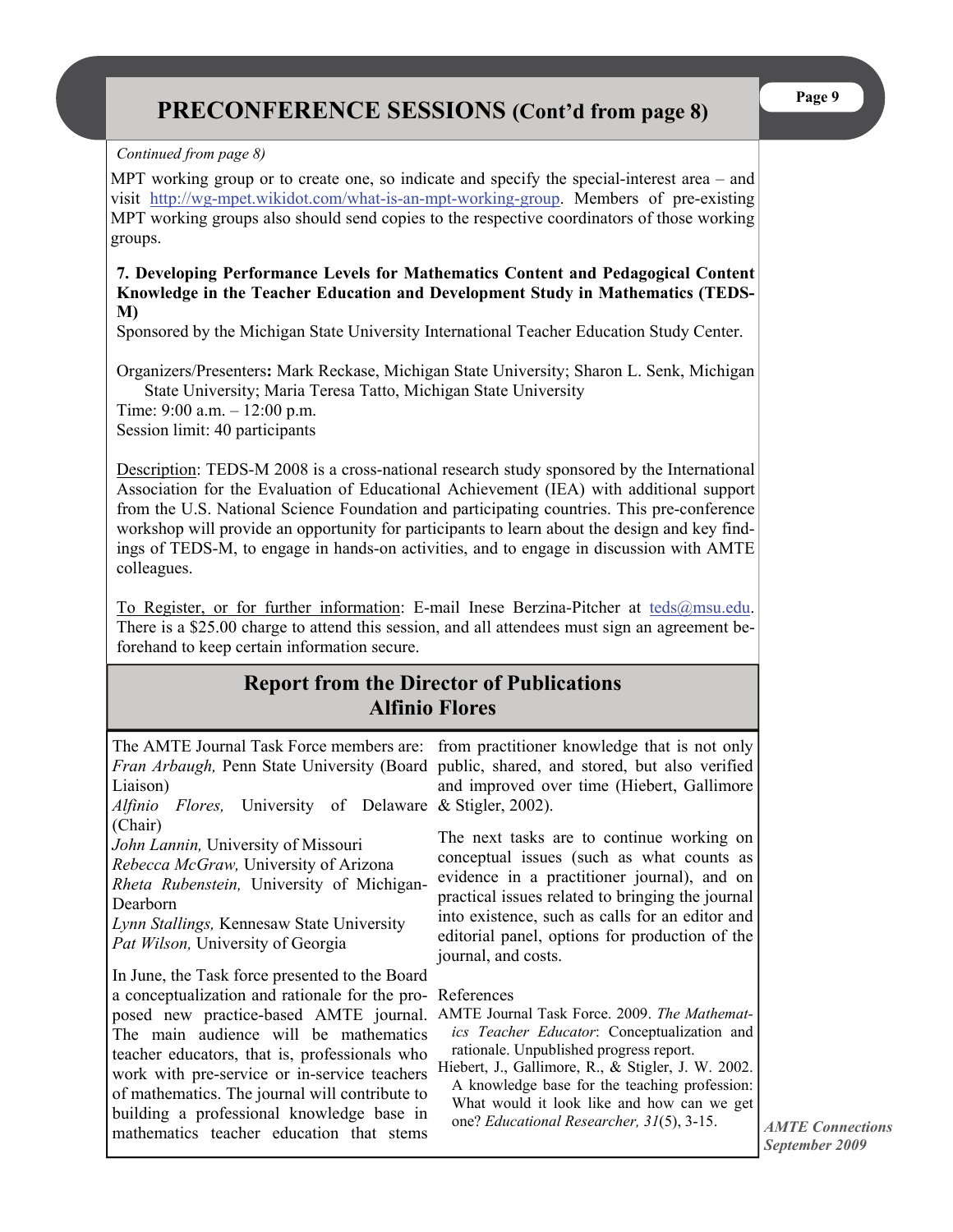*What is a mathematics teacher educator (MTE)?* 

*What do MTEs do? Where do they work?* 

*are there?* 

*to MTEs?* 

*AMTE better serve MTEs?* 

*issues important* 

### **President's Column (continued from page 1)**

#### **President's Column**

*(Continued from page 1)* 

extrapolate from the set of state-level formulating ways to enhance the preparation AMTE affiliates. For example, Missouri is and professional development of teachers to an "average" state in terms of U.S. popula-acquire this knowledge, skills and practices. tion. Its AMTE affiliate, the Missouri Mathematics Association for the Advance-*GARDING TEACHER PREPARATON AND*  ment of Teacher Training or (MAT)<sup>^2</sup>, is *DEVELOPMENT*. Contributing to the conover 40 years old. It has a membership of about 70 people who serve in every college/ research agenda, articulating high-impact university teacher preparation program in research needed to move the MTE field forthe state as well as several school districts ward. and state agencies. Taking the membership of  $(MAT)^2$  as "typical" of the number of In what ways can AMTE better serve

MTEs in an "average" state, then there are *mathematics teacher educators?*  about 70 MTEs x 50 states  $=$  3500 MTEs in the U.S.

Identify the number of teacher education programs in the U.S. that are accredited by ers so that they can support increased stu-NCATE (700 programs). According to these has about 1-3 MTEs on staff or in can serve the field. Should we: some way associated with them. These assumptions lead to the following estimate: policies regarding the preparation and pro-1400 teacher education programs x 2 MTEs fessional development of teachers of matheper program = 2800 MTEs. *How many MTEs What are current In what ways can* 

> Both of the methods noted above is flawed in some way. However, based on these rough methods, one might speculate that there are roughly 2500-4000 MTEs in the U.S. At this time AMTE has about 1000 members so there is work to do to reach beyond our current membership to engage a broader community of MTEs.

#### *What are some current issues important to mathematics teacher educators?*

AMTE members are working on several important issues central to our work and MTEs as they enter the profession? mission. These include, but are not limited to:

 *ADDRESSING MATHEMATICS*  Please let the AMTE Board of Directors *TEACHER SHORTAGE*. Recruiting and hear from you. Send your ideas and suggespreparing new teachers of mathematics and tions to: supporting the induction of early career Barbara J. Reys - [reysb@missouri.edu](mailto:reysb@missouri.edu) teachers.

*ING PRACTICES.* Identifying characteristics and practices of effective teaching and

 *KNOWLEDGE GENERATION RE*struction and dissemination of a focused

NCATE, about half the teacher education work is the primary mission of AMTE. The program in the U.S. participate in their ac-AMTE Board of Directors seeks input from creditation process. Assume that each of membership regarding how the organization Although AMTE is a young organization, its leadership and members are dedicated to improving learning opportunities for teachdent learning. Supporting MTEs in their

> Express official positions on national matics?

Develop and disseminate materials needed by MTEs? If so, what type of materials?

Advocate for increased funding for research on important MTE questions? If so, what research questions are central and of high leverage?

• Collaborate with other organizations (e.g., MAA, NCTM, …) to support the development and delivery of high quality collegiate mathematics courses for teachers?

Establish a structure to support new

- Help facilitate networking among MTEs to address relevant issues?
- Other ideas?

or

*AMTE Connections September 2009* 

• PROMOTING "EFFECTIVE" TEACH- Nadine Bezuk - [nbezuk@mail.sdsu.edu](mailto:nbezuk@mail.sdsu.edu)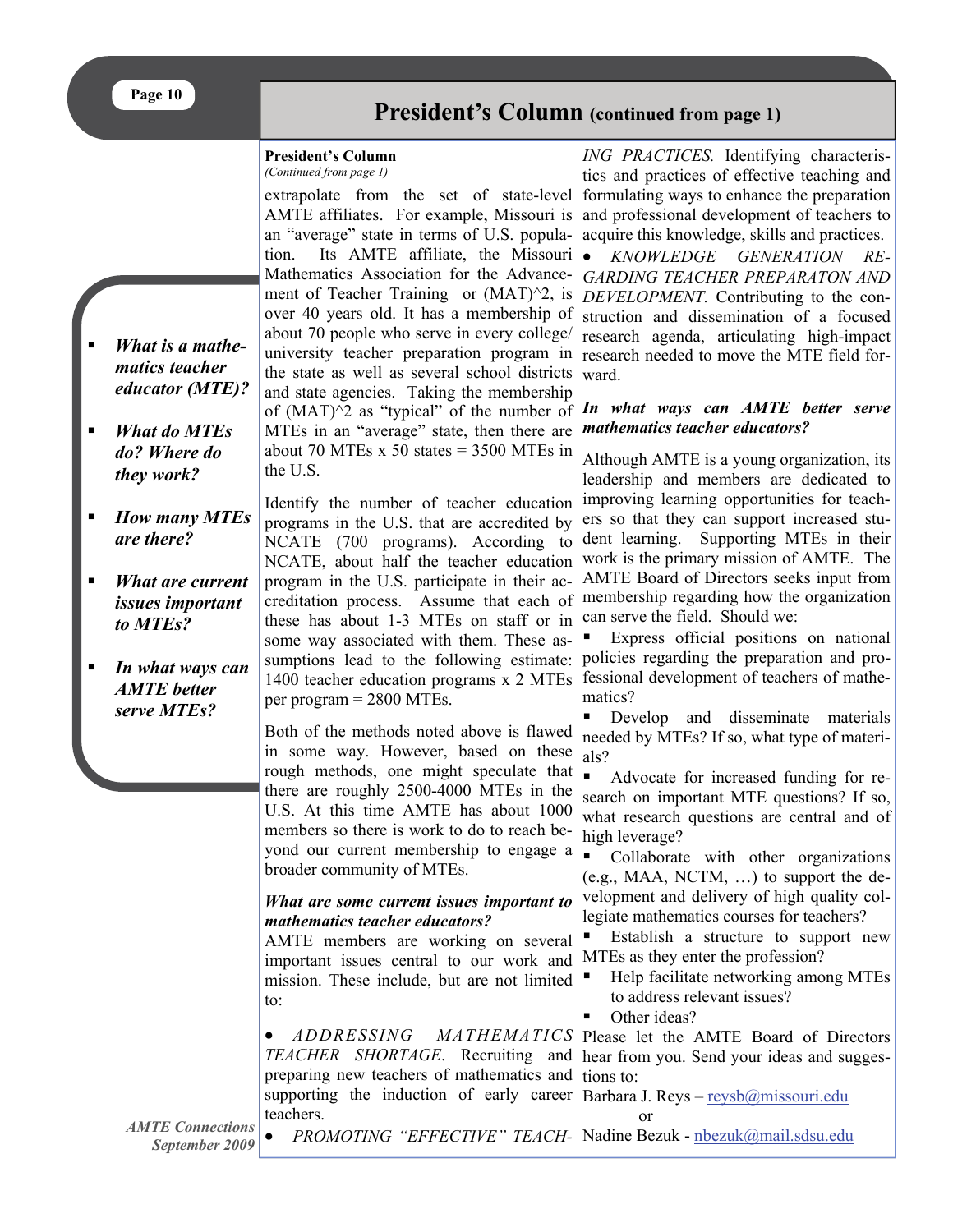#### **The** *Excellence in Mathematics Teacher Education Award*

#### **and the**

#### *Early Career Award*

#### **Description of Awards**

The Board of Directors of the Association of Mathematics Teacher Educators has established two awards to be given annually to two mathematics teacher educators of national recognition at the Annual Meeting of the AMTE. The purpose of these awards is to recognize excellence in each area of mathematics teacher education (teaching, service, research). The purpose of the **Excellence Award** rotates every three years, focusing on a different area: **Excellence in Teaching; Excellence in Service;** and **Excellence in Scholarship.** The second award, the **Early Career Award**, recognizes a mathematics teacher educator who, while early in his/her career, has made distinguished contributions and shows exceptional potential for leadership in these areas.

#### **Recipients of AMTE Awards are:**

**Excellence in Teaching in Mathematics Teacher Education** (next award in 2012) Margaret (Peg) Smith (2009) Randy Philipp (2006)

**Excellence in Service in Mathematics Teacher Education** (next award in 2010) Bill Bush (2007)

**Excellence in Scholarship in Mathematics Teacher Education** (next award in 2011) Frank Lester (2008)

**Early Career Award** (awarded annually) John Lannin (2009)

**Complete information on these awards can be found at [www.amte.net](http://www.amte.net/).** 

#### **2010 Award for Excellence in Service in Mathematics Teacher Education**

The 2010 Excellence in Service Award recognizes a colleague for significant and lasting contribu-nee's eligibility for the award, related to the criteria

tions to mathematics teacher education, directly and indirectly. The nominee shall have demonstrated commitment to mathematics teacher education through one or more of the following areas:

a. Active participation in advancing the development and improvement of mathematics teacher education (e.g., membership and leadership roles in state, national, and international organizations). b. Active promotion and participation in activities promoting quality mathematics teacher education (e.g., creator of programs, coordinator of programs, writing and participating in grants, conferences, symposia, academies, supervisor of a student affiliate organization).

c. Active participation in the governmental and political areas to promote and protect beneficial legislation, to promote better awareness, and/or to build better communication.

d. Active promotion and participation in schooluniversity-community-government partnerships that have advanced mathematics teacher education (local, state, national level).

e. An exceptional commitment to the support of mathematics teachers in the field (such as distinctive mentoring experiences).

#### **Criteria for Excellence in Service Award**

The nominee of the Excellence in Service Award should be an active member of the mathematics teacher education community and have at least five years of commitment to mathematics teacher education. He or she should have made unique contributions to the field of mathematics teacher education. Unique contributions should be considered in the broadest sense possible.

#### **Documentation required for Excellence in Service Award:**

a. A current vita of the nominee, focused on excellence in service to mathematics teacher education (5 page limit).

b. A letter of nomination documenting the nomi-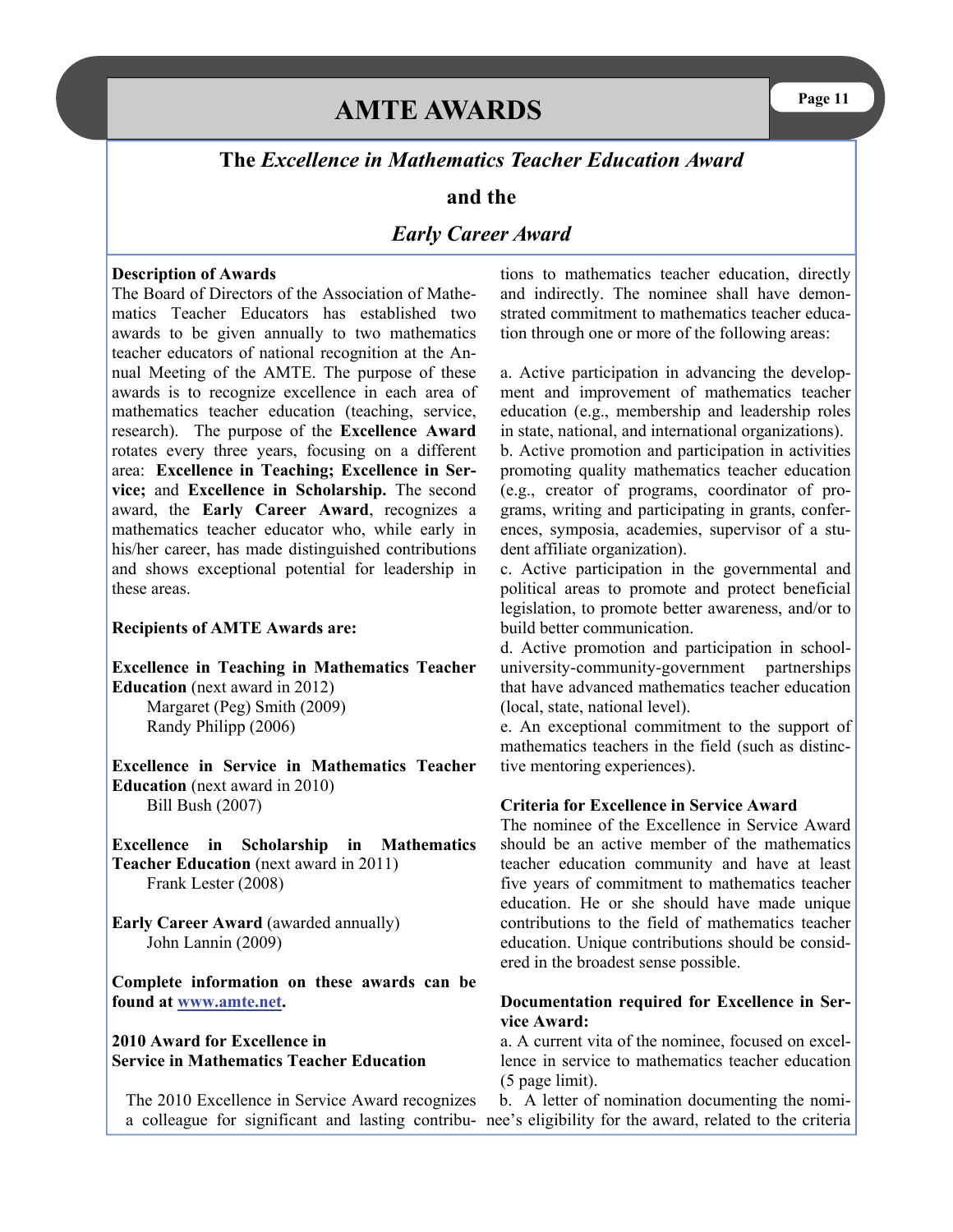# Page 12 **AMTE AWARDS** (cont'd from page 11)

#### listed above.

c. Additional letters of support (no more than four) for the nomination from individuals knowledgeable of the nominee's contributions relative to one or more of the criteria stated above.

#### **2010 Early Career Award**

The Early Career Award is intended to recognize a colleague's contributions in their program of teaching, service, and/or scholarship within the first decade after receiving a doctoral degree. We invite nominations that highlight an individual's innovative contributions in one or more areas of teaching, service, and/or scholarship.

#### **Criteria for Early Career Award**

The nominee for the Early Career Award should be a mathematics teacher educator practicing in the field no later than 10 years after receipt of a doctoral degree.

**Teaching:** Contributions in the area of teaching preservice or inservice mathematics teachers may include one or more of the following areas:

a. Implementation of effective and innovative teaching practices.

b. Demonstration of innovative teaching methods (e.g. publications, materials, video).

c. Recipient of awards in teaching from department, college, university and/or national entities.

Service: Contributions in the area of service to mathematics teacher education may include one or more of the following areas:

a. Active participation in advancing the development and improvement of mathematics teacher education (e.g., membership and leadership roles in state, national, and international organizations).

b. Active promotion and participation in activities promoting quality mathematics teacher education (e.g., creator of programs, coordinator of programs, author of and participant in grants, conferences, symposia, academies).

c. Active participation in the governmental and political areas to promote and protect beneficial legislation, to promote better awareness, and/or to build better communication.

d. Active promotion and participation in schooluniversity-community-government partnerships that have advanced mathematics teacher education at the local, state, and/or national level.

e. An unusual commitment to the support of mathematics teachers in the field (e.g., distinctive mentoring experiences).

**Scholarship:** Contributions in the area of scholarship to mathematics teacher education may include one or more of the following areas:

a. Dissemination of research findings offering unique perspectives on the preparation or professional development of mathematics teachers.

b. Publication of materials useful in the preparation or continuing professional development of mathematics teachers.

c. Design of innovative preservice or inservice programs.

d. Contribution of theoretical perspectives that have pushed the field forward.

#### **Documentation required for Early Career Award:**

a. Current vita of the nominee.

b. Letter of nomination documenting the nominee's eligibility for the award.

c. Three letters of support for the nomination from individuals knowledgeable of the nominee's contributions relative to one or more of the criteria stated above.

d. Evidence of at least three contributions of the nominee's teaching, service, and/or scholarship in mathematics education in one or more areas as outlined above.

#### **Nomination Process for Excellence Award and Early Career Award**

AMTE members may nominate a mathematics teacher educator who meets the criteria of the award. Self-nominations will not be considered. Nomination materials should include those stated in each section above. The committee will review applications in an electronic format. Therefore, applicants are encouraged to submit all application materials electronically.

Electronic submissions should be sent to Tony Nguyen at [tonguyen@projects.sdsu.edu](mailto:tonguyen@projects.sdsu.edu).

If applicants wish to include large documents in hard-copy form, we will be able to scan documents of up to 50 pages in length. Applicants may sub-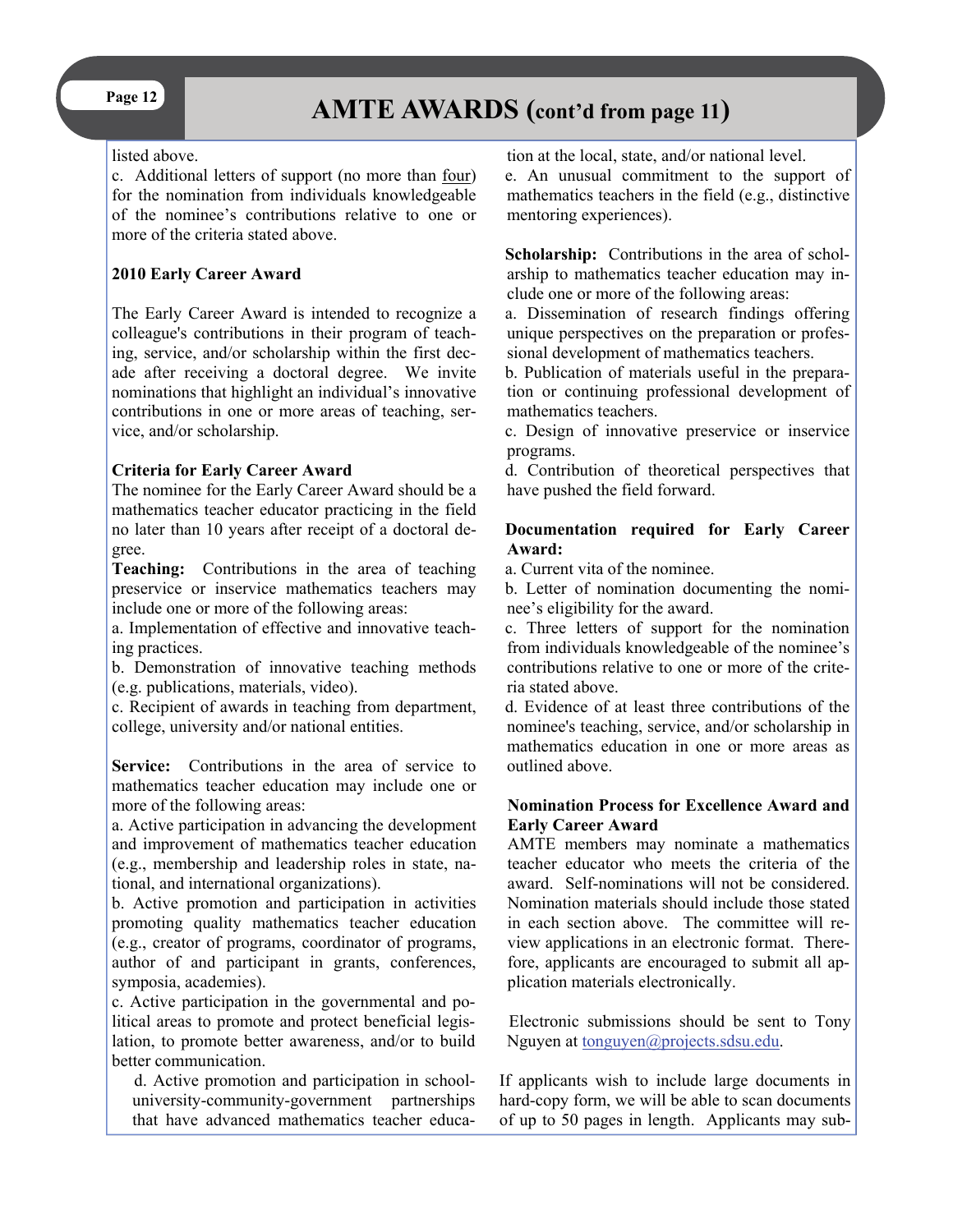# **Page 13** AMTE AWARDS (cont'd from page 12)

mit DVDs, CDs, or videotapes, but each clip submitted should be no more than 20 minutes long. Hard copy submissions should be sent to: Nadine Bezuk Attn: AMTE Award Nomination 6475 Alvarado Rd., Suite 206

San Diego, CA 92120

Please be sure that all items in the nomination materials are clearly labeled with the name of the nominee.

#### **Deadline for Nominations**

Nominations for the **Excellence in Service Award** must be received by **September 30, 2009**. For the **Early Career Award**, nominations must be received

by **October 15, 2009**.

#### **Procedure for Review of Materials**

The AMTE Awards Committee, a seven-member committee, will review the materials and select the award winner yearly. Nominations will be reviewed by the committee, and the award recipient will be notified by late November, so that the person can have time to make arrangements to attend the AMTE conference.

The award recipients will receive a plaque and be recognized at the AMTE meeting in the year in which he or she receives the award. The winner of the Excellence Award will give a featured presentation at the AMTE Annual Conference in the year they receive the award. The winner of the Early Career Award will be recognized at the annual AMTE meeting and asked to contribute an article for the Summer *AMTE Connections* Newsletter and to lead a mentoring session for other early career mathematics education faculty at the next annual AMTE meeting.

# **VOLUNTEERS SOUGHT**

If you are interested in serving AMTE by participating on a commit-

tee, task force, as an officer or in some other way, please complete the

"AMTE Volunteer Form-2009" located on the home page of the

AMTE website, <http://www.amte.net>. Barbara Reys, President, will

be making appointments in late October and November (to start in

January 2010).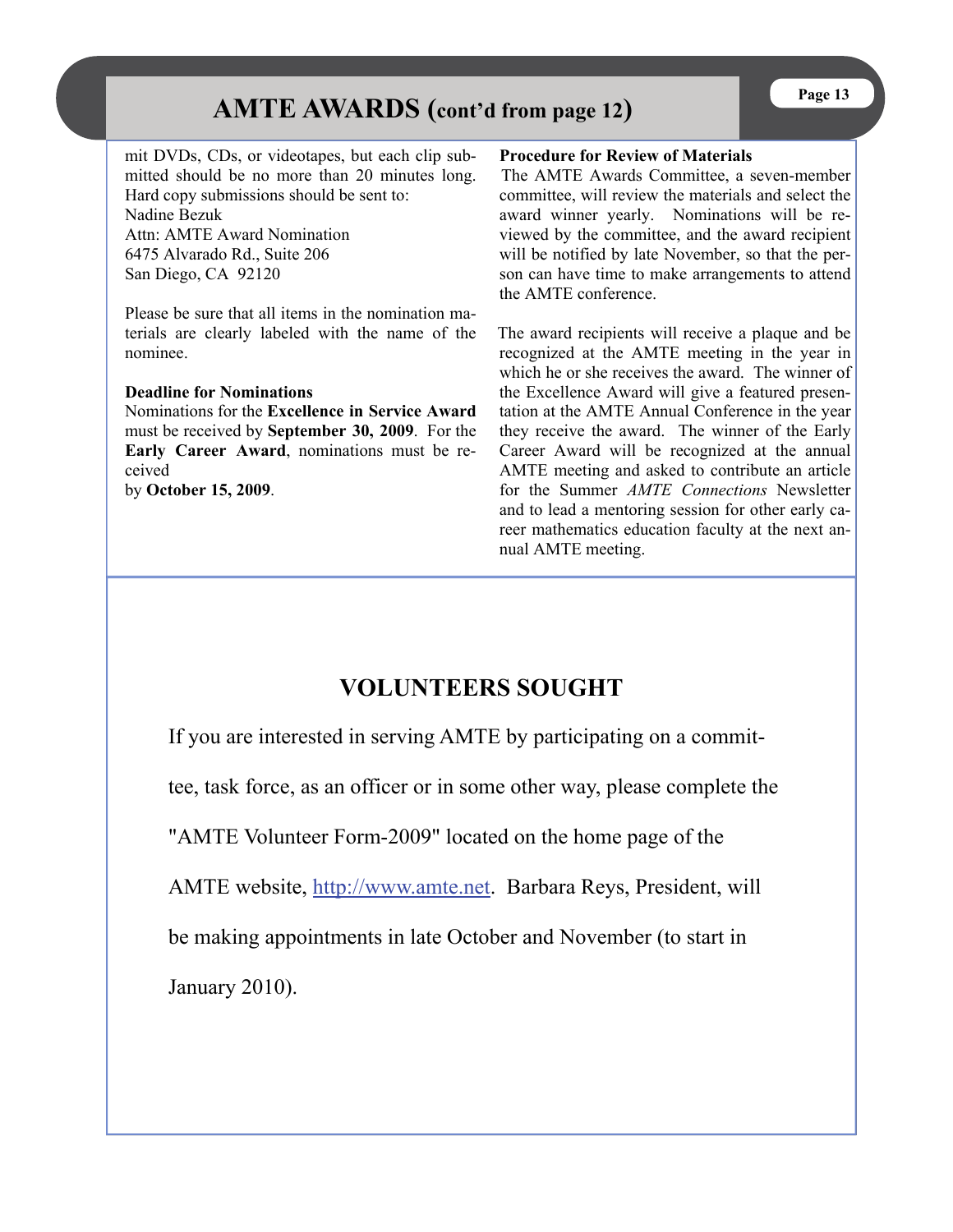# **Page 14 AMTE Board Actions February 2009 - July 2009**

#### **2009 Board Actions:**

- **Appoint new AMTE Publications Director**: Alfinio Flores was appointed as the first Publications Director for a 4-year term.
- **Appoint Journal Task Force:** Alfinio Flores (Chair), Fran Arbaugh, Lynn Stallings, Pat Wilson, Rheta Rubenstein, John Lannin, Rebecca McGraw.
- **Allocate funds (\$10,000) and identify committee to revise AMTE website:** The Board approved a preliminary budget for up to \$10,000 for the website redesign.
- **Approve gift from Brookhill Foundation**  (\$20,000) to support meetings of Elementary Mathematics Specialist Task Force to develop competencies for EMS professionals:. Task Force Members include: Barbara Reys (Chair), Nadine Bezuk (Board Liaison), Denise Mewborn, Maggie McGatha, Joanne Rossi Becker, Diana Erchick, Terry Goodman, Robert Berry, Nicole Rigelman, Hyman Bass, Kathy Stumpf,
- **New appointments to committees**. The following new appointments were made to committees: Susann Mathews (Technology Committee), Lew Romagnano (Membership Committee), Mark Ellis (2010 Local Arrangements Chair).
- **A proposal to JMTE for AMTE** to organize a special issue on equity in mathematics teacher education was developed and approved by JMTE editorial staff. Marilyn Strutchens will serve as guest editor.
- **Set 2010 Conference Registration Fees.** The Board approved Susan Gay's recommendation to maintain the same conference registration fee for 2010 as required for 2009 Conference.
- **Accepted the Final Report of the AMTE Teaching Resources Task Force**. Reviewed recommendations, sent some to Committees and kept others for further Board consideration.

Lynn Breyfogle, Secretary

### **AMTE Affiliates Connections Committee Jane Wilburne**

currently working on several tasks to support the please turn to page 16. affiliates. We are aiding with the redesign of the website to be sure the resources and information for The committee is also preparing information for afexisting and potential affiliates is comprehensive and filiates to help them enhance their membership as easy to access. We are also looking into the process well as ways affiliates can maximize their connecof non/not for profit status for affiliates and the proc-tion with AMTE. If your affiliate has any further ess to become tax exempt. This information will be requests for information, please do not hesitate to shared with the affiliates once it is completed.

We encourage all affiliates to check each of the other affiliates web pages for ideas on state or regional [Jane Wilburne \[jmw41@psu.edu\]](mailto:Jane%20Wilburne%20[jmw41@psu.edu]) conferences, meetings, and newsletters. Most of the

The goal of our committee is to assist AMTE affili- affiliates have a link directly off the AMTE website. ate organizations by sharing information between If your affiliate has a webpage and the link is not AMTE and the affiliates and by seeking input on posted, please let us know and we will be sure it gets initiatives to benefit affiliates. The committee is hotwired! For Affiliate news in this Newsletter,

> contact a member of the committee. We enjoy working with you!!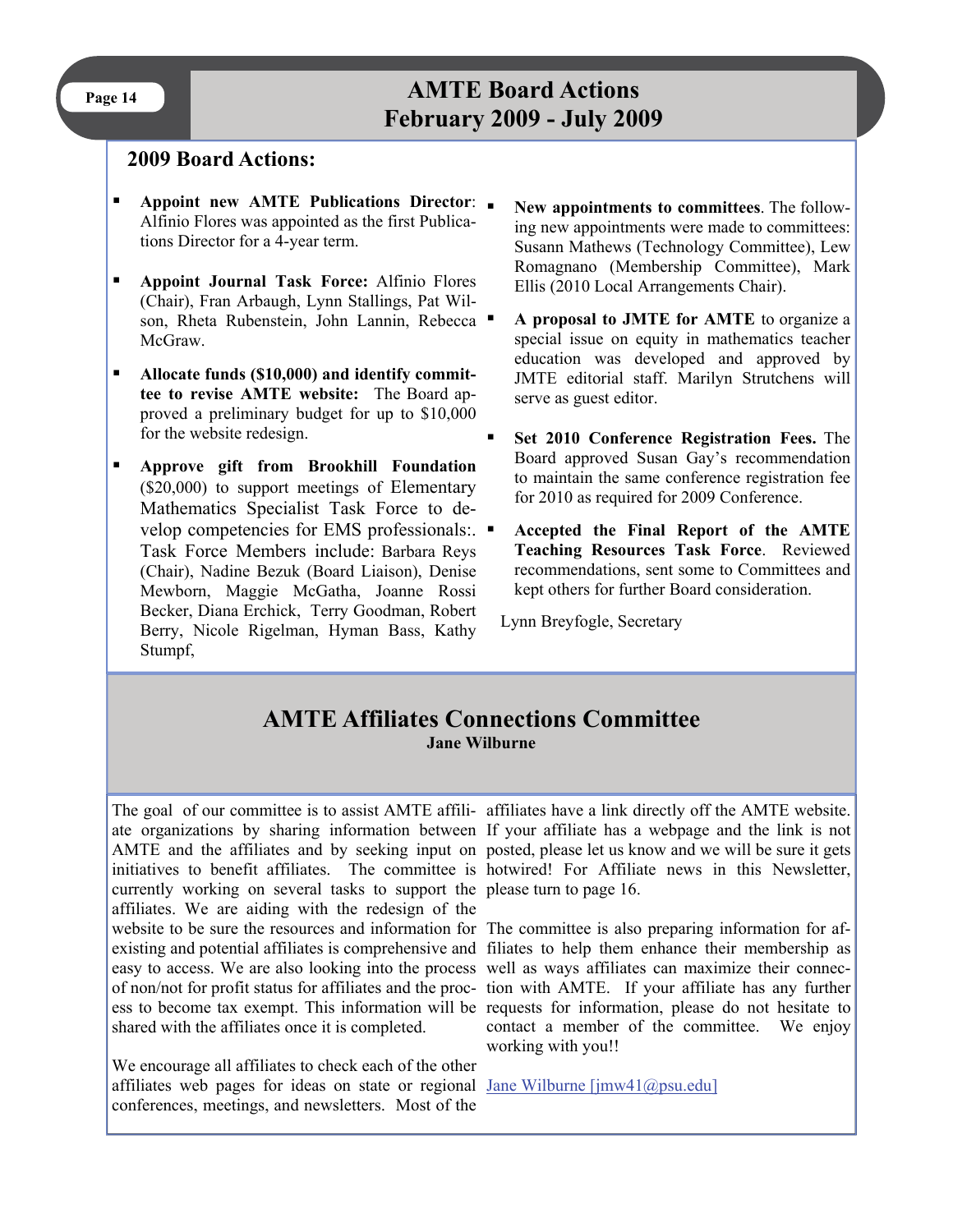# **MET Resources and Awards Programs** Page 15 **for MTEs from NCTM**

descriptions and links to each of the programs.

#### **Programs with a November submission deadline:**

#### **Prospective Teacher NCTM Conference Attendance Awards**

**(**Supported by the Julius H. Hlavaty Fund and **Prospective Middle School Mathematics Teacher**  NCTM)

The purpose of this grant is to provide financial assistance to future teachers of mathematics for attendance at NCTM conferences. For 2010–2011, the The purpose of this scholarship is to provide finan-Mathematics Education Trust will fund up to \$1,200 cial support to college or university students prepar[www.nctm.org/resources/content.aspx?id=1340](http://www.nctm.org/resources/content.aspx?id=1340)

#### **K-6 Classroom-Based Research Grants**

**(**Supported by the Edward G. Begle Fund and NCTM)

The purpose of this grant is to support and encour-**(**Supported by the Texas Instruments Demana-Waits age classroom-based research in precollege mathe-Fund) matics education in collaboration with college or university mathematics educators. For 2010–2011, grants with a maximum of \$6,000 each will be awarded. The research must be a significant collaborative effort involving a college or university mathematics educator (a mathematics education researcher or a teacher of mathematics learning, teaching, or curriculum) and one or more grades K–6 classroom teachers. [www.nctm.org/resources/content.aspx?](http://www.nctm.org/resources/content.aspx?id=1330) [id=1330](http://www.nctm.org/resources/content.aspx?id=1330)

#### **7-12 Classroom-Based Research Grants**

**(**Supported by the E. Glenadine Gibb Fund and NCTM)

The purpose of this grant is to support and encourage classroom-based research in precollege mathematics education in collaboration with college or university mathematics educators. For 2010–2011, grants with a maximum of \$6,000 each will be

NCTM's Mathematics Education Trust (MET) has rative effort involving a college or university matheseven (7) award programs that directly support the matics educator (a mathematics education researcher work of AMTE members. Please see the following or a teacher of mathematics learning, teaching, or awarded. The research must be a significant collabocurriculum) and one or more grades 7-12 classroom teachers. [www.nctm.org/resources/content.aspx?](http://www.nctm.org/resources/content.aspx?id=22418) [id=22418](http://www.nctm.org/resources/content.aspx?id=22418)

#### **Programs with a May submission deadline:**

# **Course Work Scholarships**

**(**Supported by the Edward J. Brennan Fund and NCTM)

(+ Conference Registration) for travel and subsis-ing for teaching middle school mathematics. For tence expenses for full-time undergraduate or gradu-2010-2011, one scholarship, with a maximum value ate students who are committed to teaching mathe-of \$3,000, will be awarded to a person currently matics in grades K-12 to attend an NCTM annual completing their junior year of college or university, meeting or a regional meeting of NCTM. MET will scheduling for full-time study at a four- or five-year fund a minimum of six undergraduate awards. college or university in the next academic year, and pursuing a career goal of becoming a certified teacher of middle school mathematics. [www.nctm.org/resources/content.aspx?id=15899](http://www.nctm.org/resources/content.aspx?id=15899)

#### **Prospective Secondary Teacher Course Work Scholarships**

The purpose of this scholarship is to provide financial support to college students preparing for teaching secondary school mathematics. For 2010- 2011, one scholarship, with a maximum value of \$10,000, will be awarded to a person currently completing their sophomore year of college, scheduling for full-time study at a four- or five-year college or university in the next academic year, and pursuing a career goal of becoming a certified teacher of secondary school mathematics. [www.nctm.org/resources/](http://www.nctm.org/resources/content.aspx?id=1338) [content.aspx?id=1338](http://www.nctm.org/resources/content.aspx?id=1338)

#### **K-8 Preservice Teacher Action Research Grants**

**(**Supported by the Ernest Duncan Fund and NCTM) The purpose of this grant is to provide financial support for action research conducted as a collaborative by university faculty, preservice teacher(s), and classroom teacher(s), seeking to improve their understanding of mathematics in K-8 classrooms.

*(Continued on bottom of page 16*)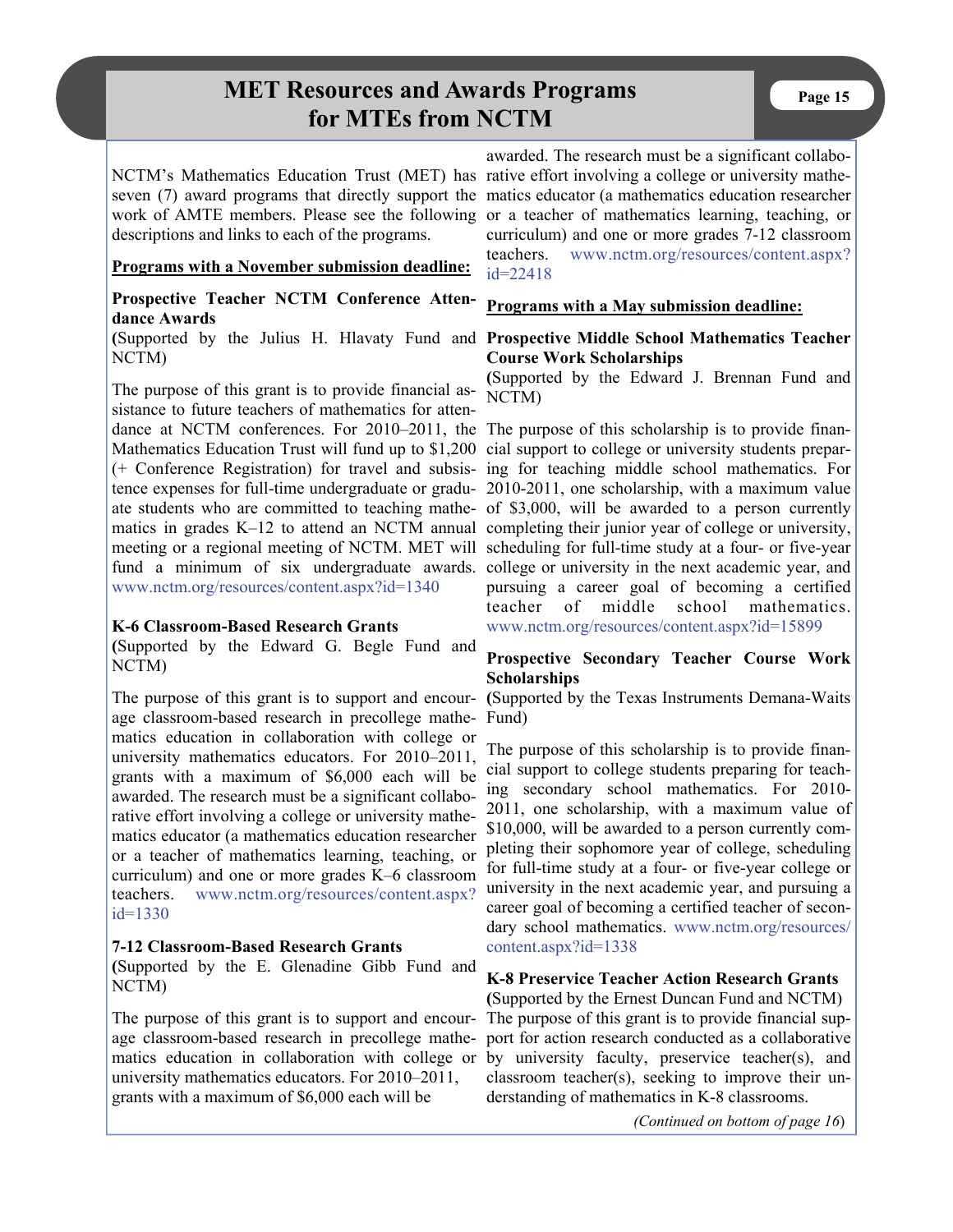#### **California Association of Mathematics Teacher Educators CAMTE**

with the California Commission on Teacher Creden-year, CAMTE hosts a mathematics teacher educatialing (CTC), the state agency whose decisions tion strand at two of the three conferences, CMCstate and make recommendations for possible AMTE's work. changes. Two CAMTE members, Nadine Bezuk Mike Lutz, President (San Diego State University) and Kathy Morris (Sonoma State University), are serving on this panel. In addition, CAMTE has established a task force, chaired by Joanne Rossi Becker (San Jose State University), focusing on increasing CAMTE's connections with CTC's TMAP and AMTE's Elementary Mathematics Specialist (EMS) Task Force. CAMTE The Florida AMTE affiliate group has implemented communicating with the EMS group.

awaiting this new tool for strengthening communica-in October 2009 and annually thereafter. Nomination among our members and providing mathematics tions for the 2009 award are currently open. teacher education information to the public. One committee especially interested in the new website is FAMTE also instituted an official listserv to facilithe Membership Committee chaired by Zhonghe Wu tate member communication and professional discommittee promote interest in our organization and Florida. thus increase membership.

CAMTE is working to strengthen its communication each of which hosts an annual conference. Each probably have more impact than any other agency on South in Palm Springs and CMC-North in Monterey. the work of mathematics teacher educators in Cali-This year, both conferences will include a session on fornia. CTC has created a Teaching Mathematics the work of CAMTE's task force, chaired by Joanne Advisory Panel (TMAP) to review all of the mathe-Rossi Becker, focusing on the CTC's Teaching matics teaching credentials and authorizations in the Mathematics Advisory Panel and its connection with CAMTE also continues to work with the California Mathematics Council (CMC), an NCTM affiliate whose size warrants its division into three sections,

#### **Florida Association of Mathematics Teacher Educators FAMTE**

members Nadine Bezuk and Joanne Rossi Becker a series of Mathematics Teacher Educator Awards also serve on AMTE's EMS task force. CAMTE's that are similar to those offered by AMTE for ties with CTC and AMTE made CTC staff aware of FAMTE members. We have established a graduate AMTE's EMS Task Force, and CTC is interested in student award and a faculty award. Winners will CAMTE's new website should be "up and running" is held in conjunction with the Florida NCTM affiliin the very new future. All of us are anxiously ate (FCTM) meeting. The first awards will be given receive a letter of recognition and a plaque. Awards will take place at the annual FAMTE meeting which

(National University), since the website will help the cussion. This listserv is hosted by the University of

Paige Allison, President

(*continued from page 15*)

For 2010–2011, a grant up to a maximum of \$3,000 will be awarded**.** [www.nctm.org/resources/content.aspx?id=15479](http://www.nctm.org/resources/content.aspx?id=15479)

**Student Affiliate Grant** The Mathematics Education Trust (MET) has approved a grant for projects from NCTM Student Affiliates. The grant will be awarded in an amount up to \$1500. Deadline is June 1, 2010. [www.nctm.org/about/affiliates/content.aspx?id=1128](http://www.nctm.org/about/affiliates/content.aspx?id=1128)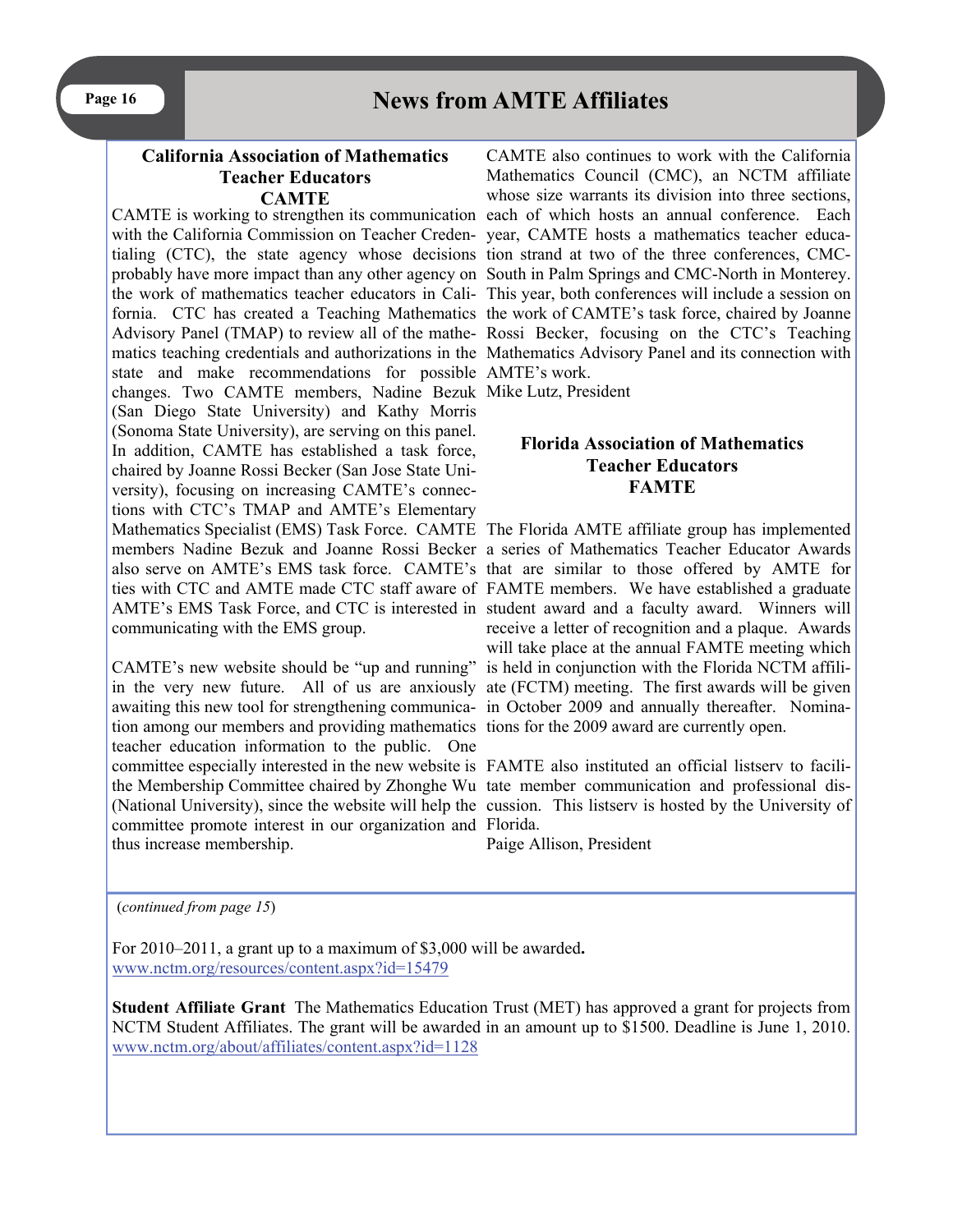#### **Pennsylvania Association of Mathematics Teacher Educators PAMTE**

PAMTE Elections were held in March and the re-roundtable sharing sessions for PAMTE members sults were: Steve Williams, Lock Haven Univer-on late Wednesday afternoon, as well as a PAMTE sity, President-Elect; Mike Long, Shippensburg mixer with PCSM. In addition, PAMTE is helping University, Treasurer; and Judy Werner, Slippery PCTM to sponsor a pre-service teacher day on Rock University, Delegate-at-Large. Wilburne, Past President has agreed to serve as activities of Pre-Service Teacher Day will attempt Membership Chair. We would like to acknowl-to engage pre-service teachers as much as possible edge and thank outgoing Board members Janet in the learn/reflect process while attending the con-Walker, Indiana University of PA and Lynn Brey-ference. The overall goal is to expose them to the fogle, Bucknell University.

conference in Orlando, Florida, this year. We had beginning professionals. If you would like infor-16 members from PA who attended the event and mation on either event, please contact President the following who presented: Melissa Boston, Ar- Nina Girard at  $\frac{\text{nina}(\partial \rho)$ itt.edu. lene Dowshen, Dave Kennedy, Mike Long, Peg Smith, Jane Wilburne, and Janie Zimmer. A We continue to be excited and charged with the PAMTE dinner on Thursday night of the confer-growth and energy of this state affiliate, and we ence was organized by President Nina Girard, and welcome any questions or suggestions. 13 members ventured to a local Orlando steak-Nina Girard, President house.

PAMTE held its third annual symposium May 14- 15 at Shippensburg University. The symposium included plenary sessions speakers, roundtable sharing session/discussions, AMTE at PAMTE research presentations, opportunity for poster ses-The Association of Mathematics Teacher Educasions/manuscript reviews, and an informal recep-tors in Texas (AMTE-Tx) hosted a very successful tion, lunches, and dinner. These activities all pro-strand of Mathematics Teacher Education sessions vided participants with an opportunity to network at the 2009 Conference for the Advancement of and exchange information regarding research, Mathematics Teachers in Houston on July 17, teaching, and programs for elementary and secon-2009. With a full day of about 14 sessions, particidary mathematics pre- and in-service teachers. The pants had the opportunity to learn more about releplenary sessions featured AMTE Past President vant topics, share research ideas, and network with Jennifer Bay-Williams. Dr. Bay-Williams gave colleagues from across the state. In addition, partwo general presentations, both addressing issues in ticipants had the opportunity to learn more about middle level teaching and preparation. In all, thirty AMTE-Tx and becoming a member of the organi--four members attended, representing nineteen dif-zation. During the annual business meeting, one ferent universities and constituencies. thanks to Nina Girard of University of Pittsburgh at Cory from Sam Houston State University. Johnstown and Mike Long of Shippensburg Uni-AMTE-Tx has a new web site, so check it out at versity for their organizational efforts in planning [http://www.amte-tx.org](https://connect.wsu.edu/exchweb/bin/redir.asp?URL=http://www.amte-tx.org). the symposium.

PAMTE was well-represented at the annual AMTE velopment, as well as make them feel welcomed as The next PAMTE event will be held in conjunction with the PCTM Annual Meeting in Pittsburgh November 4-6, 2009. There will be opportunity for Jane Thursday as part of the conference. The planned importance of professional organizations and attending conferences for continued professional de-

#### **Texas Association of Mathematics Teacher Educators AMTE-Tx**

Special new board member-at-large was elected -- Beth

Sandi Cooper, President